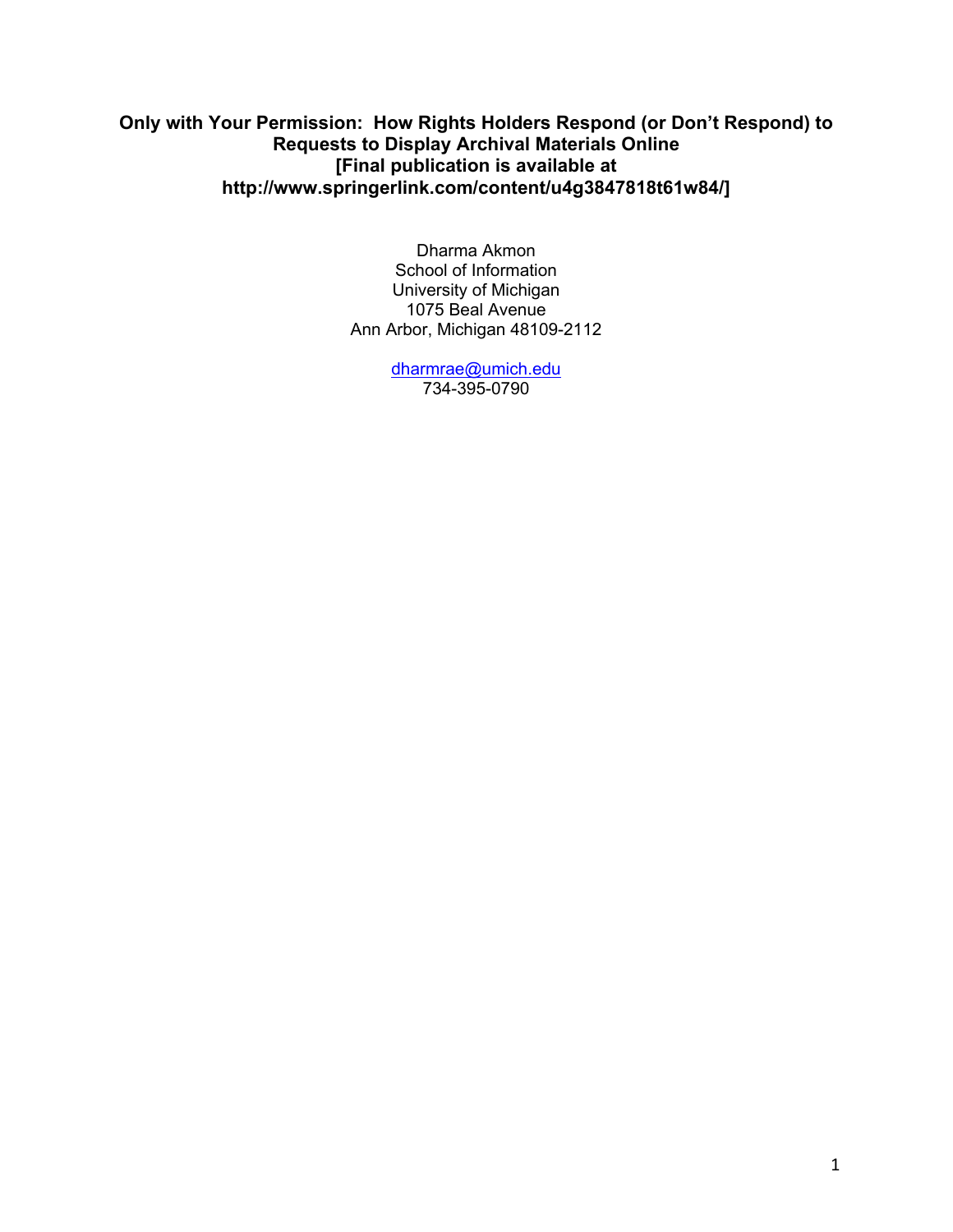As patrons increasingly expect remote access to information resources and archival institutions recognize the possibilities that online access enables (e.g., full-text search, less handling of fragile materials), more repositories are attempting to digitize collections in their entirety so that researchers can access them through publically accessible web sites. While there are plenty of challenges to such projects (e.g., costs, time, interface design), copyright represents a significant and sometimes insurmountable obstacle.

Because of complicated rules, a lack of case law, and differences based on where in the world a work was created, copyright law is a noted area of confusion to archivists (Dryden 2008). It is difficult to describe copyright protection in a succinct way, and it is not the purpose of this paper to go into detail about the law. A number of resources cover U.S. copyright law extensively, specifically addressing the concerns of libraries and archival institutions; of particular note are the resources provided by Stanford University's Copyright and Fair Use Center (Stanford University Libraries 2007). Most relevant to the current study is that U.S. copyright law grants exclusive, limited rights to copyright holders to reproduce, publish, and publically display their works. In the United States, copyright is automatic for original works created on or after January 1, 1978, meaning that registering a work with the Copyright Office and affixing a copyright notice are not prerequisites to protection. The length of copyright protection depends on a number of factors, including the date the work was created or published, the date of the death of the rights holder, whether any transfers were made, and whether registration was renewed, making determining copyright status even more difficult (Stanford University Libraries 2007). Although the research presented here was carried out in the context of U.S. copyright law, archivists everywhere face some variation of this problem.

While the transfer of materials to archival repositories usually involves a formal deed of gift that specifies access to the collection and whether or not the donor retains copyright, the donor frequently does not have the legal right to specify copyright terms for the entire collection. She might have owned the physical collection, but if it contains documents authored by third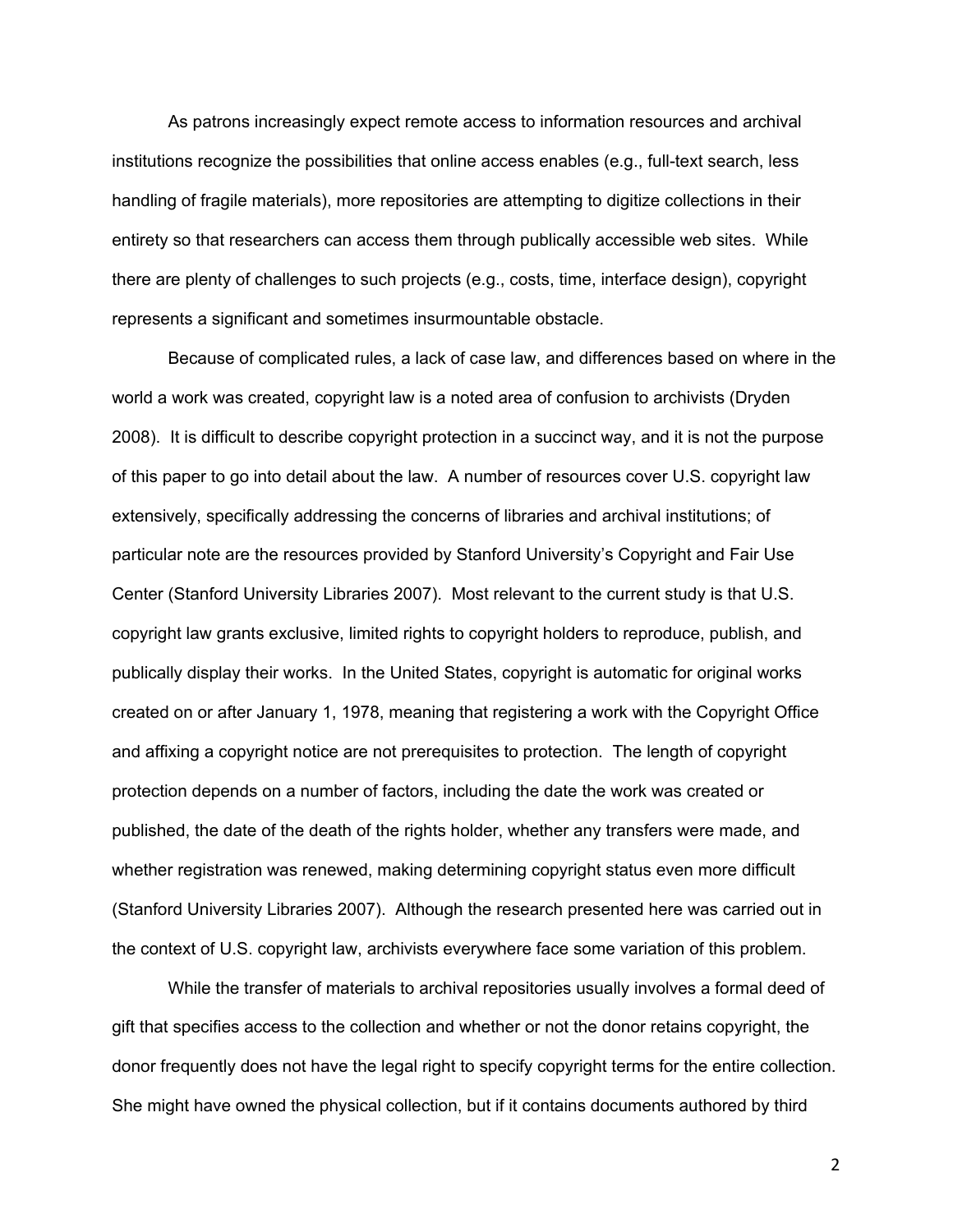parties she does not hold the copyrights to those items unless the third party authors or publishers transferred those rights. As a result, the archival repository might not have the right to duplicate and distribute those materials online without permission from each copyright holder represented in the collection.

Archival institutions employ several different strategies to respond to the barrier that copyright law represents to online, open access: they avoid digitizing collections with complicated rights issues (e.g. not in the public domain, copyright not held by the archives, or copyright held by a third party); they interpret their digitization and distribution of materials online as "fair use", or they attempt to identify, locate, and seek permission for every item they plan to put online. Each of these options has obvious drawbacks. In the first instance, archival repositories limit themselves to a relatively narrow set of collections or to digitizing only parts of collections. In the second option, they risk litigation from rights holders since fair use is not an explicit set of rules but, rather, a set of guidelines applied by the courts on a case-by-case basis. And in the last instance, they must invest significant resources in a task whose outcome is uncertain and which may represent too strict of an interpretation of the law (e.g. they are not exercising fair use at all). Additionally, the archival literature offers little information on what effort is actually required to seek permission from rights holders and what the results of those efforts might be.

This paper presents an analysis of data on copyright clearance collected from the Jon Cohen AIDS Research Collection digitization project at the University of Michigan Library and the School of Information, which took place from 2007-2009. The Cohen collection contains 13,381 items, 5,463 (approximately 11 linear feet) of which are protected by copyright held by 1,377 unique copyright holders. Because of the Library's high aversion to the possibility of copyright litigation, project staff were required to obtain permission for each copyrighted item prior to digitization. In this paper, I analyze data gathered during the copyright permissions process to answer the research question: which copyright-related factors should archives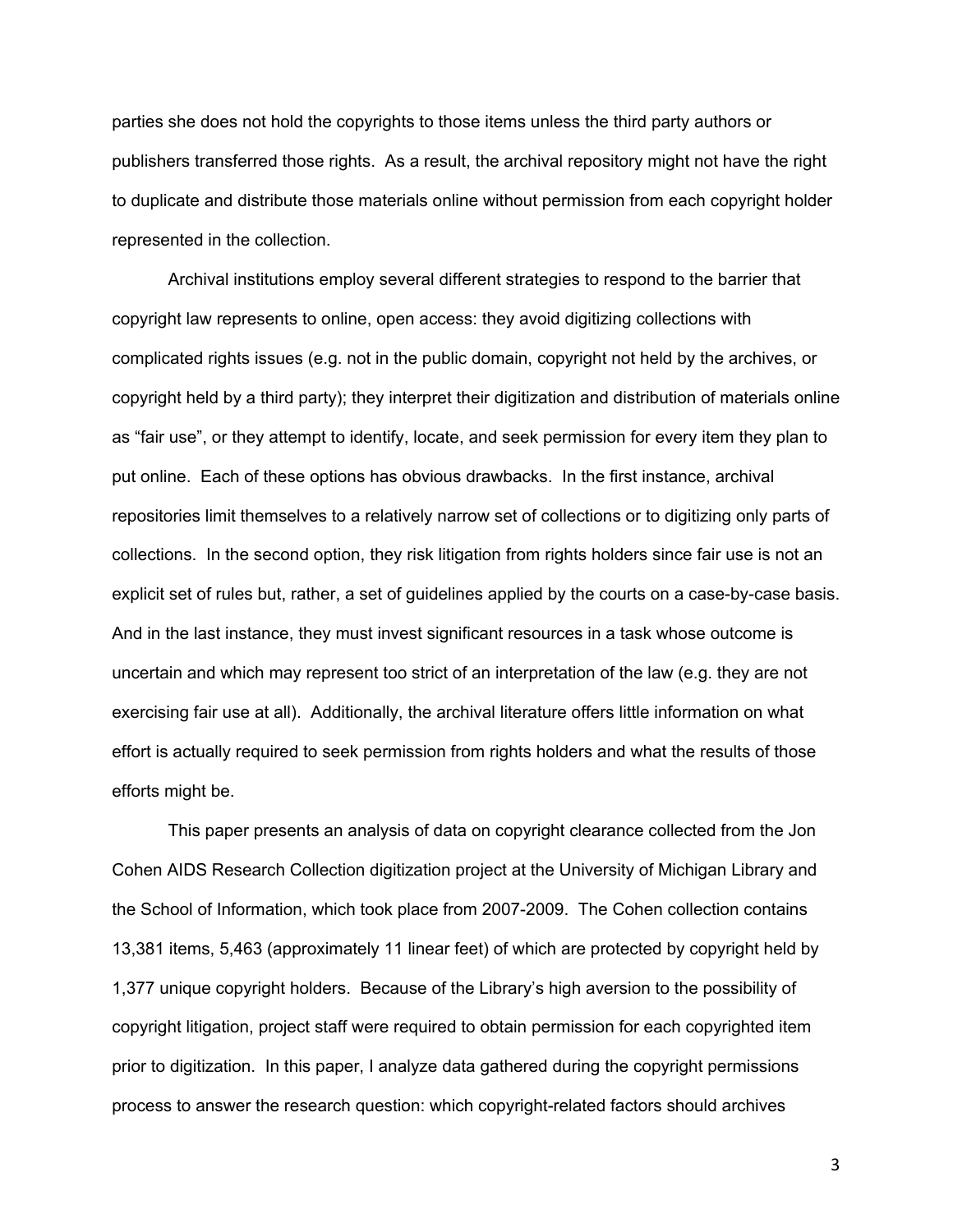consider when evaluating which collections to digitize for online, open access? To get at this question, I will specifically investigate the following questions:

- How much effort is required to obtain permission from rights holders to place archival materials online?
- Is there a length of time after which archival repositories are unlikely to get a response from rights holders?
- How do rights holders respond to copyright requests?
- Are certain types of copyright holders more likely to deny permission than others?
- Are there characteristics of documents that are predictive of denial?

Answers to these questions will help archival institutions define appropriate strategies for dealing with the copyright issues associated with mass digitization projects. Additionally, this study presents data that will help archives predict the difficulty of attaining rights for the online display of collections.

# Literature Review

While there are few empirical studies to guide archival repositories in copyright matters, there have been many efforts to describe the implications copyright law has on digitization projects. Work in this vein tends to be based on an interpretation of copyright law that leads the authors to conclude that archival repositories must only post materials that fall into one of three categories: in the public domain, copyright held by the archives, or materials for which the archives has been granted permission to display. Dismissing fair use as a viable option, experts argue that the copyright status of the items in the collection be a basis for selection decisions and that institutions should not digitize collections that they do not think they can *easily* obtain rights to (Hughes 2004; Lee 2001; Sitts 2000). However, none of these authors offers a model for predicting how easy or difficult it will be to obtain rights. Nor do they provide, as a basis of comparison, any benchmarks defining a reasonable effort. Instead, it seems that collections that fall into the "easy" category are those that are old enough to be in the public domain, those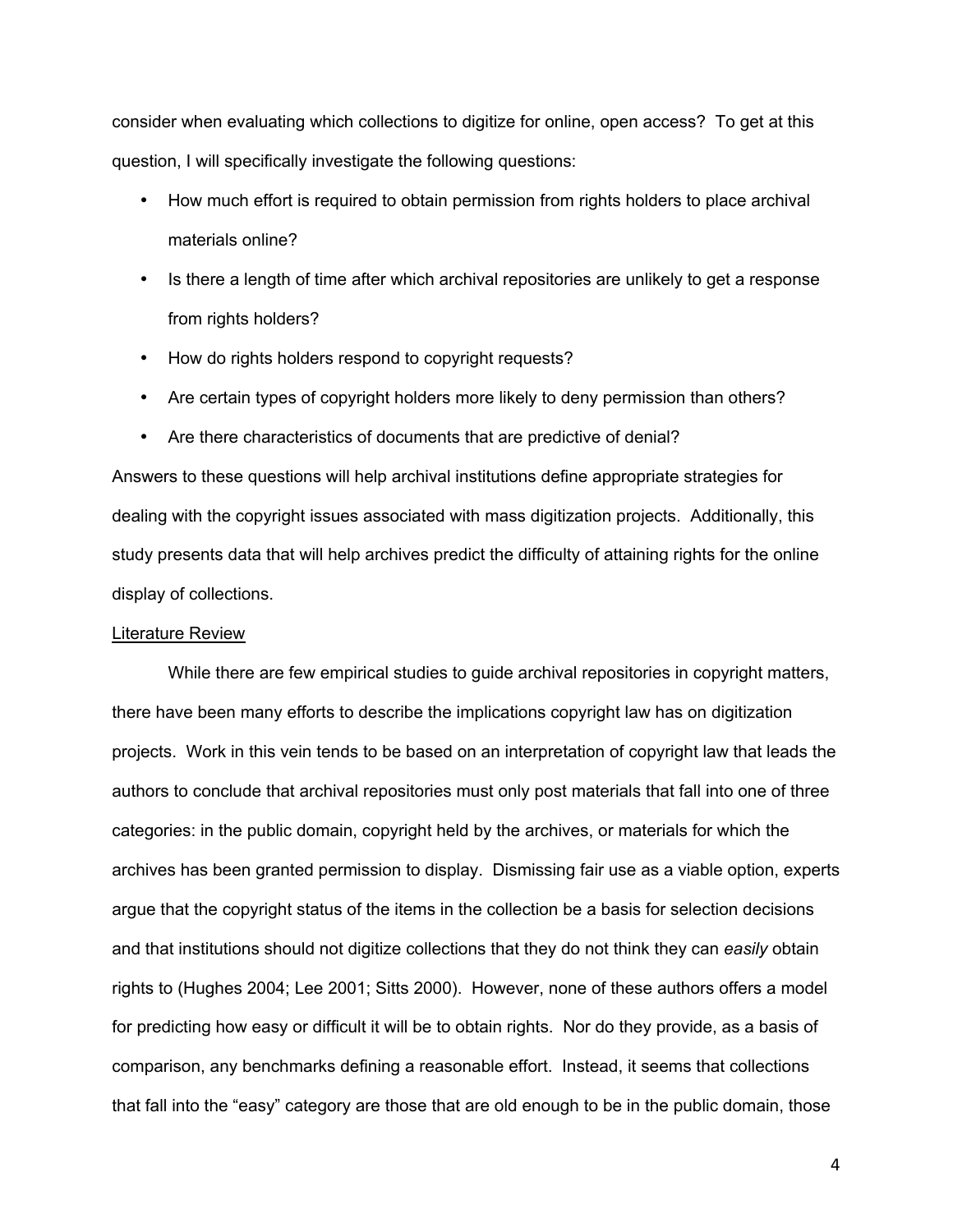for which the repository owns copyright already, or those which consist of documents from a single copyright holder. All others are "difficult" and should not be digitized for online access.

Others (Besek 2003; Minnow 2002), while recognizing fair use as an option for digitization projects, admit that the fact that "there is no magic formula to determine whether a use is fair" poses a risk to archival repositories that wish to exercise this exemption (Besek 2003, p. 6). However, as both Besek (2003) and Hirtle (2001) note, some repositories are posting works that they have not gained rights to with a plan to remove the documents on request from the rights holder.<sup>1</sup> This strategy may be particularly important for archival repositories engaged in digitization projects since it can be especially difficult to identify and locate the copyright holders of unpublished documents (Hirtle 2001).

Hirtle (2001), calling copyright status investigation "an unacceptable tax on the scholarly research process," recommends that those who plan to make unpublished materials available to the public should distinguish between materials created with no intention for profit and those which were intended for sale or created by those who made a living by their writing. Additionally, he argues that archivists and scholars must weigh the benefits and risks to both scholarship and rights holders to determine whether or not they should make the items available to the public.

As for how archival repositories are actually responding to copyright issues, Dryden (2008) provides the most extensive study to date. Her study focused on Canadian repositories with online holdings to determine how copyright law has influenced their selection decisions and how they go about getting permission to post copyrighted documents. Her interview and questionnaire data suggest that archivists do consider copyright issues when selecting materials to put online. They assess risk (on the basis of material type and date, for example) and include or do not include items based on their personal tolerance for the perceived risk and their

example of such a statement can be found at the Library of Congress American Memory Projects. Retrieved<br><sup>1</sup> An example of such a statement can be found at the Library of Congress American Memory Projects. Retrieved from http://memory.loc.gov/ammem/coolhtml/ccres.html, on October 5, 2009.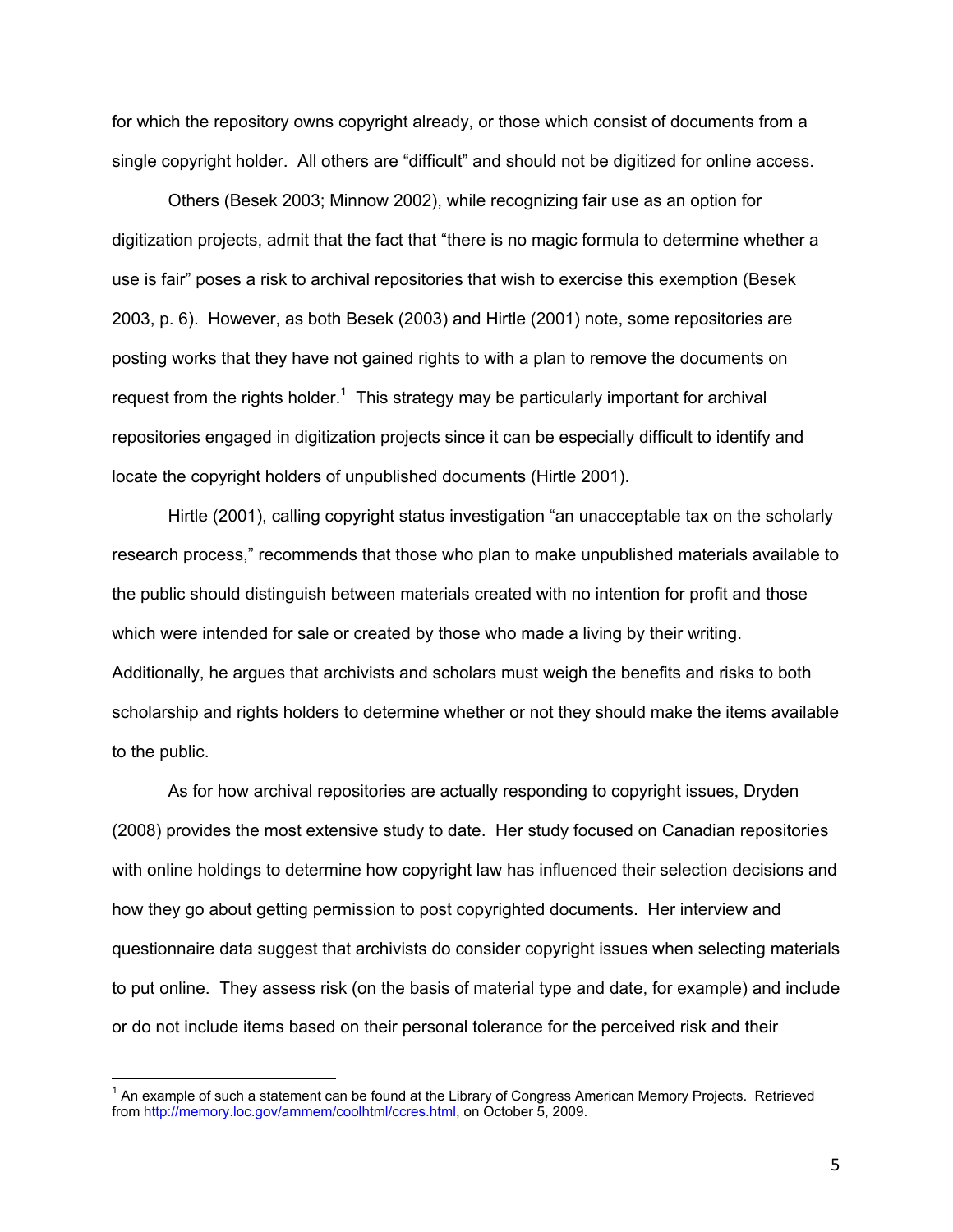impression of their institution's tolerance for risk. Overall, Dryden found that archivists prefer to select items for which their institutions already hold copyright or that are in the public domain, and that they are generally "reluctant to use material in which they have not obtained copyright clearances" (Dryden 2008, p. 136).

Dryden also found that when repositories seek permission to display items, they go through significant effort to do so, tracking down identities of rights holders, their current locations, and contacting them via various means (phone, email, and post). Two-thirds of Dryden's questionnaire respondents indicated that if they were unsuccessful in locating a copyright holder or did not get a response, they would not use the document, perhaps substituting an acceptable replacement for it. The few who said they would post documents online anyway said they would only do so if the material was not risky (for example, sound recordings were considered by many to be a risky type of material) or if there was not likely to be someone with a financial interest in the material.

There are few studies that report the outcome of copyright efforts for digitization projects in archival repositories, and, for the most part, the data reported are limited. Some digitization project reports focus on copyright issues specifically, but data on the amount of effort invested and analyses of success rates are missing. Cave, Deegan, and Heinink (2000) report on their experiences with the copyright process at the Refugee Studies Centre Digital Library project at the University of Oxford. This repository consists of primarily modern (e.g. still in copyright) 'grey literature'. They report that the process of seeking permissions took a significant amount of resources even though they did not actually pay any royalties for rights. It cost approximately £5-6 per document the first year (when they were creating and refining their process) and then £2-3 per document after the first year. An important factor in the cost per document was whether the document was the only one for a copyright holder or one of several; it was significantly more expensive to seek rights for a document when it was the only one held by a particular rights holder. Unfortunately, while the authors report that it took a considerable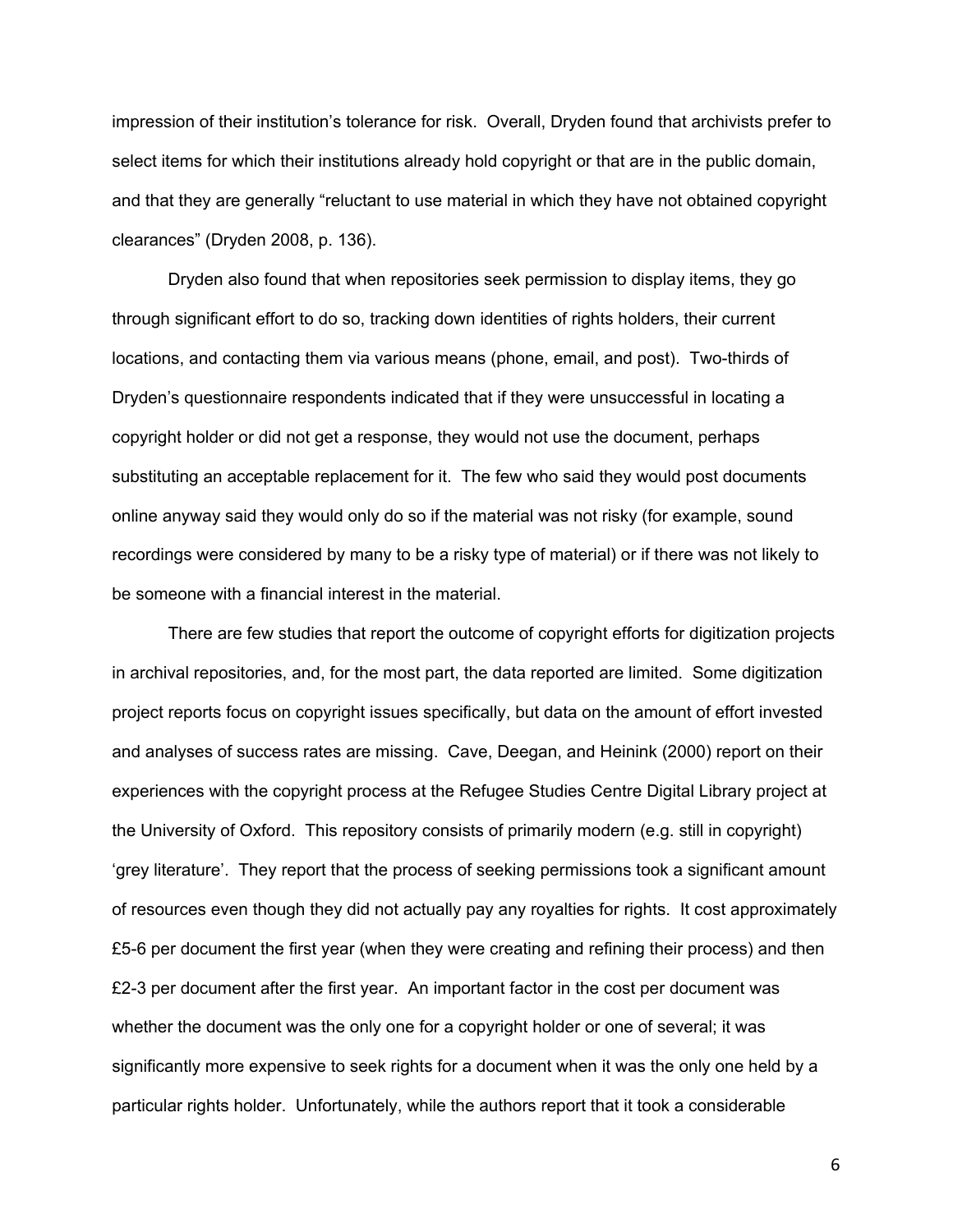amount of time just to identify and locate copyright holders, they do not provide time data for tasks individually or as a whole.

In her article about the Ad\*Access project at Duke University, Pritcher (2000) provides insight on the effort to digitize and put online over  $7,000$  early- to mid-19<sup>th</sup>-century U.S. newspaper and magazine ads. Pritcher primarily focuses on how the Library determined whether or not its project fell within fair use and what the implications of that determination were for the project. Project staff decided that, while Duke is an educational institution and the collection was to be used for research (two factors that might favor a fair use argument), online access to the items raised new issues that had not been addressed in a clear way by the courts. As a result, they ultimately decided to seek permission for the items.

While they were fortunate that their rights holders were companies instead of individuals (who might be harder to locate), project staff still had to contend with numerous mergers and dissolutions that challenged their efforts to identify and contact the companies. Because of difficulties in identifying and locating rights holders, they amended their selection process later in the project to include only those items from companies with a large number of ads in the collection or that were "well-known, recognizable names." Pritcher notes that a significant amount of time was devoted to re-contacting individuals who did not respond to initial requests, but does not report how much time except to say there could often be a six-month lag between initial contact and resolution. As with the Refugee Studies Centre Digital Library project, Pritcher offers only a rough estimate of cost (without time reports) that comes out to approximately \$1.43 per advertisement.

The most complete set of data provided on copyright efforts associated with mass digitization come from Covey (2005) and George (2002, 2005) on a set of projects at Carnegie Mellon University Library to seek permission to offer online access to primarily published, out-ofprint books. In the Random Feasibility Study conducted 1999-2000, they selected a random sample of titles from their library. They sent letters to the copyright holders represented by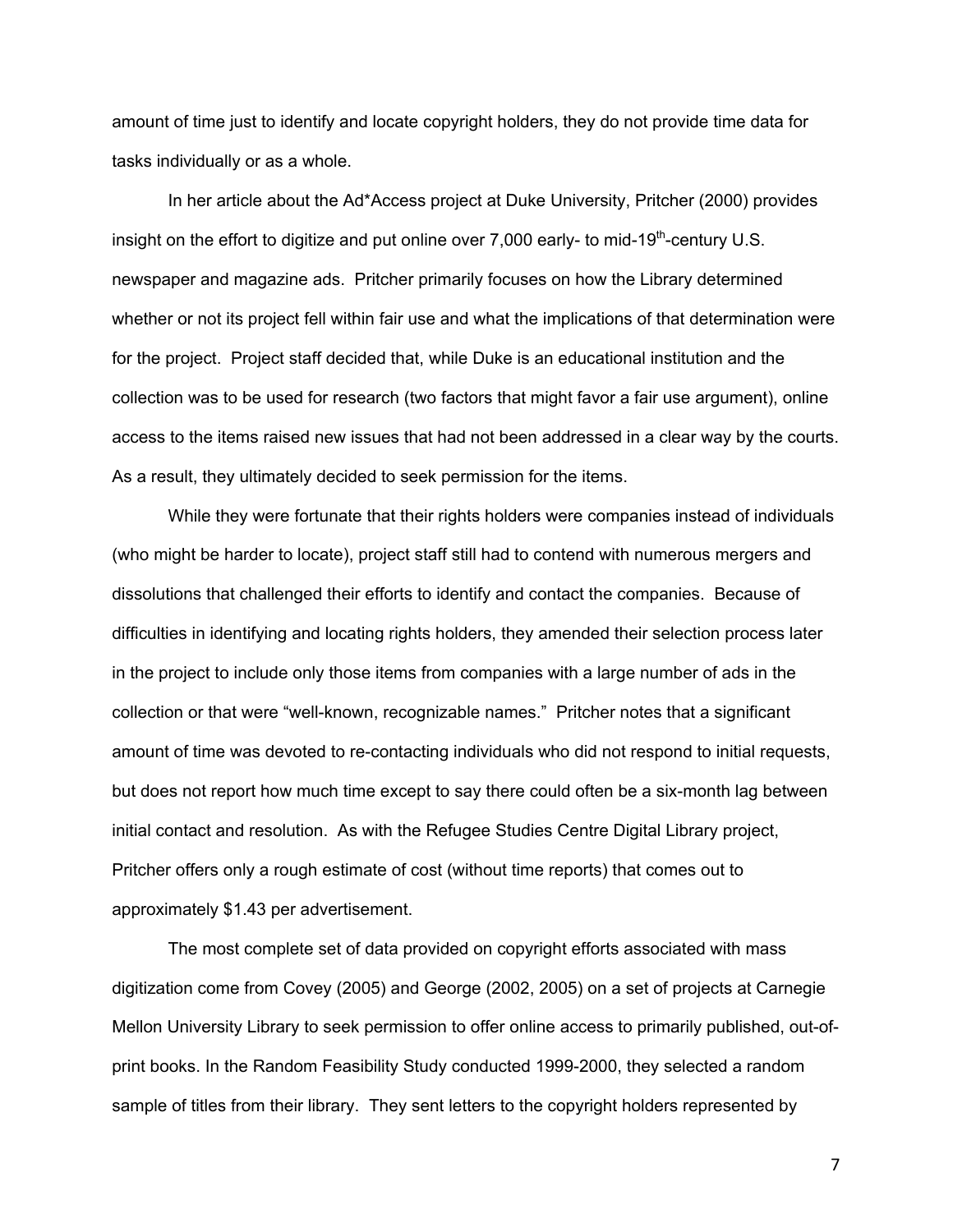these items, requesting permission to include them online. One of the first lessons they learned was that the process is "time-consuming and often unsuccessful" (Covey 2005, p. 13). They were unable to find addresses for 7% of the publishers, and many of their letters were returned 'address unknown'. Ultimately, they were unable to locate 21% of the copyright holders, and well over half of those they did locate required second and sometimes third letters. Of the publishers who responded to their requests, more than half granted permission, but 68% of the grantees stipulated some kind of access restriction.

Covey and George did not keep track of transaction costs during the study, but estimate it cost approximately \$200 per title that was granted. They conclude that, while doable, identifying and locating copyright holders and then negotiating with them requires a significant investment of resources and that the investment is often met with non-response. This conclusion resulted in a different approach for their Million Books Project. Instead of seeking permission on a per title basis, project staff sought a per publisher copyright permission model that would allow the Library to place all titles by a publisher in the collection without having to list all of those items upfront for the copyright holder. They were able to bring costs down to 69 cents per title using this model and conclude it is the only one that scales up. Unfortunately, this is probably not a strategy that archival repositories could employ successfully, since they generally hold such a large amount of unpublished materials for which individuals and organizations, not publishers, hold copyright. To request blanket permission for any document an individual or organization might have created is far different from requesting permission for all published items from a publisher.

Interest is growing in the ways that copyright affects digitization efforts in archival repositories, but it is evident that the field is lacking in studies of the effects of copyright on archival repositories' digitization projects and the outcomes of efforts to attain permission to put materials online. While it is clear that seeking copyright permission takes a significant amount of time and resources, we do not have data that indicate how much. Further, no one has used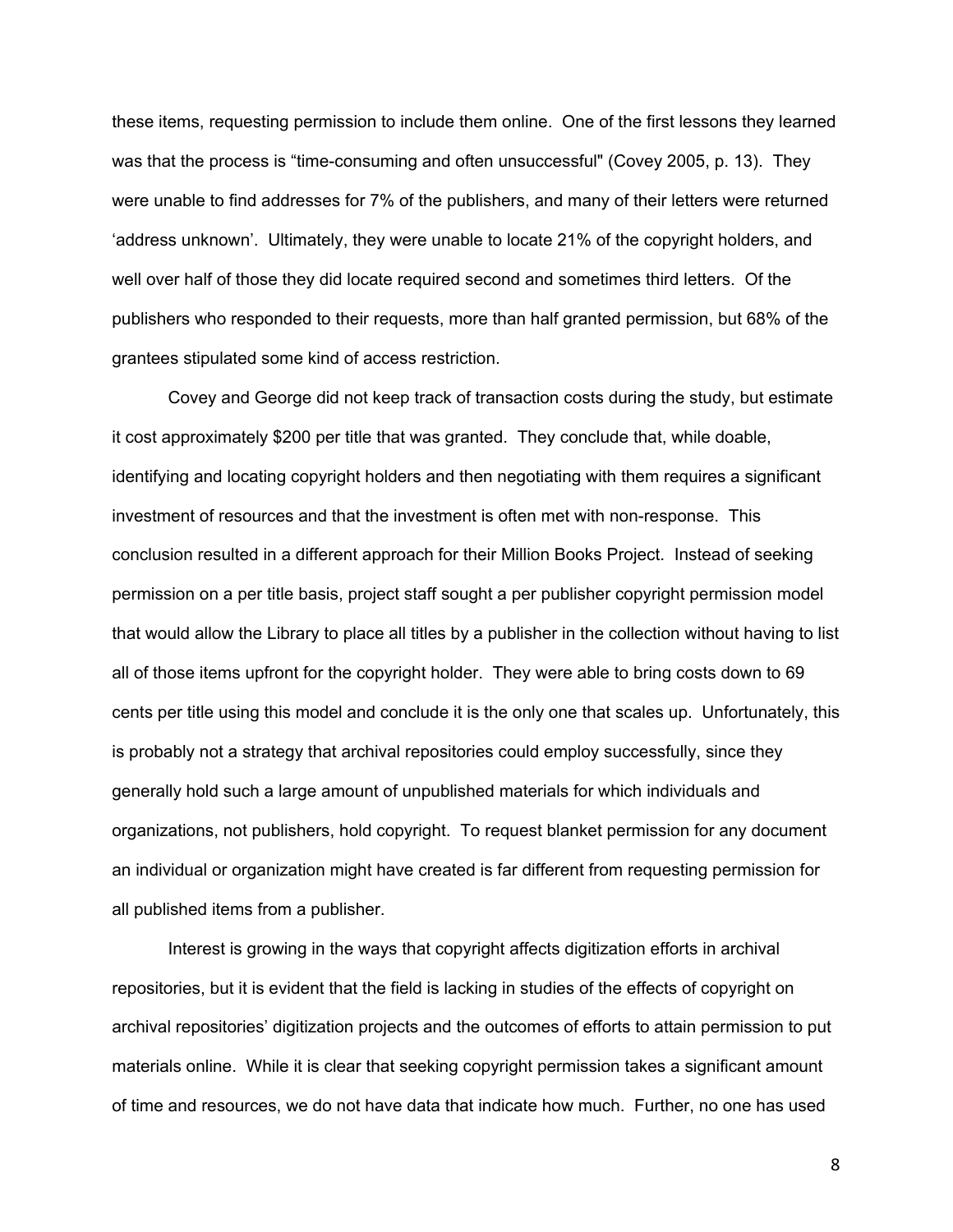data to analyze possible predictors of denial and acceptance so that repositories might have more precise guidance in deciding which collections to digitize. While the projects at Carnegie Mellon resulted in extensive data about the process of seeking permission for published, out-ofprint books, we do not yet have a similar study of archival materials. It is the aim of this paper to fill that gap.

#### Methods

Data for this study were gathered from database records kept during the copyright permission process for the Jon Cohen AIDS Research Collection Digitization Project.<sup>2</sup> Jon Cohen, noted writer for *Science Magazine* and author of *Shots in the Dark: The Wayward Search for an AIDS Vaccine*, donated his collection of AIDS-related material that was used as research for his writing. The collection arrived at the Library unprocessed, with staff uncertain as to how many copyright holders would be associated with the collection and what portion of it belonged (from a copyright standpoint) to Jon Cohen. Once processed and inventoried, the collection was comprised of 13,381 items (see Figure 1 for detail). Of these, 6,026 (45%) items were newspaper and journal articles, which project staff decided they would not seek permissions to digitize. Since these articles are generally offered through fee-based databases, the online collection instead presents metadata and SFX links, an OpenURL link resolver that utilizes article or book metadata to link to the full-text version of the item, for each article to search users' libraries. Of the non-article items, 1,892 (26%) were U.S. Federal government documents, which (because they are automatically in the public domain) could be digitized and offered openly online without permission (CENDI 2008). This left 5,463 documents in the collection that were in copyright, of which only 209 (4%) were copyright held by the donor, Jon Cohen. Cohen Project staff had to identify, locate, and obtain permission for all copyrighted items before including them in the online collection. At the peak of the project, between May of

end on the Jon Cohen AIDS Research Papers can be found at http://quod.lib.umich.edu/c/cohenaids/. Retrieved October<br><sup>2</sup> The Jon Cohen AIDS Research Papers can be found at <u>http://quod.lib.umich.edu/c/cohenaids/</u>. Retrieved 28, 2009.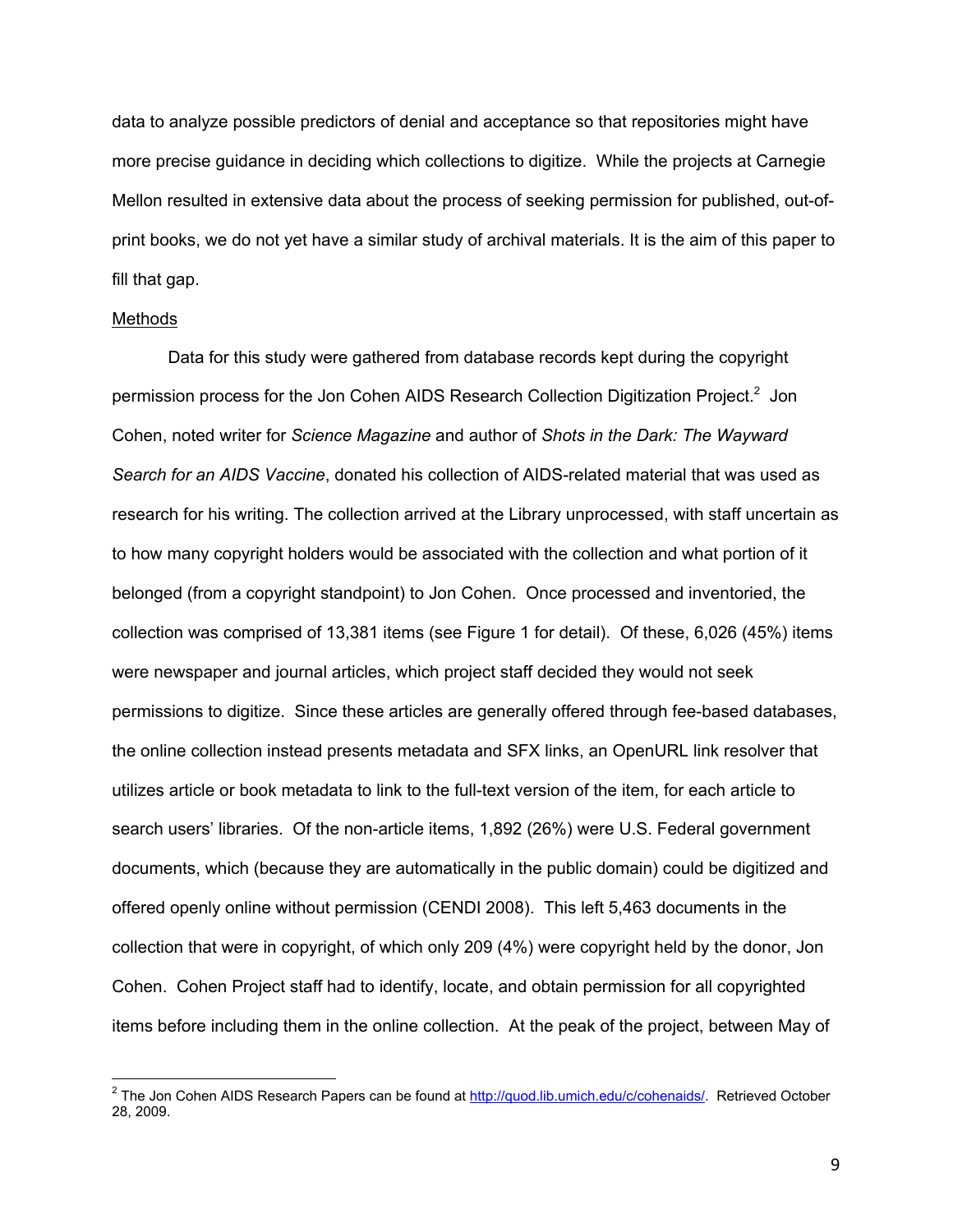2007 and August of 2008, there were at all times at least two, and sometimes as many as four, staff people working between 15 and 30 hours a week on Cohen Project tasks.



**Figure 1: Composition of the Cohen Collection (N=13,381). This paper deals primarily with Copyright Documents.**

Copyright experts at the Library urged project staff to keep track of each collection item in a database along with a record for each rights holder so that they could more easily carry out the permissions process and have documentation of their efforts. In this database, project staff recorded item-level metadata, including a unique ID for each item, title (staff-created if not provided by the document), creator name(s), creation or published date, genre type (based on the Getty Art & Architecture Thesaurus), copyright holder name(s), and permissions status. Each item record was linked to its associated copyright holder record(s). Each copyright holder record contained contact information, a record of communications, and the final outcome of permissions requests.

Including Jon Cohen, project staff identified 1,377 unique copyright holders. They sent each copyright holder for which they could find contact information a letter describing the project and how the materials would be used, and requesting non-exclusive rights to include their material (listed item by item on an attached page) in the online collection. The Library did not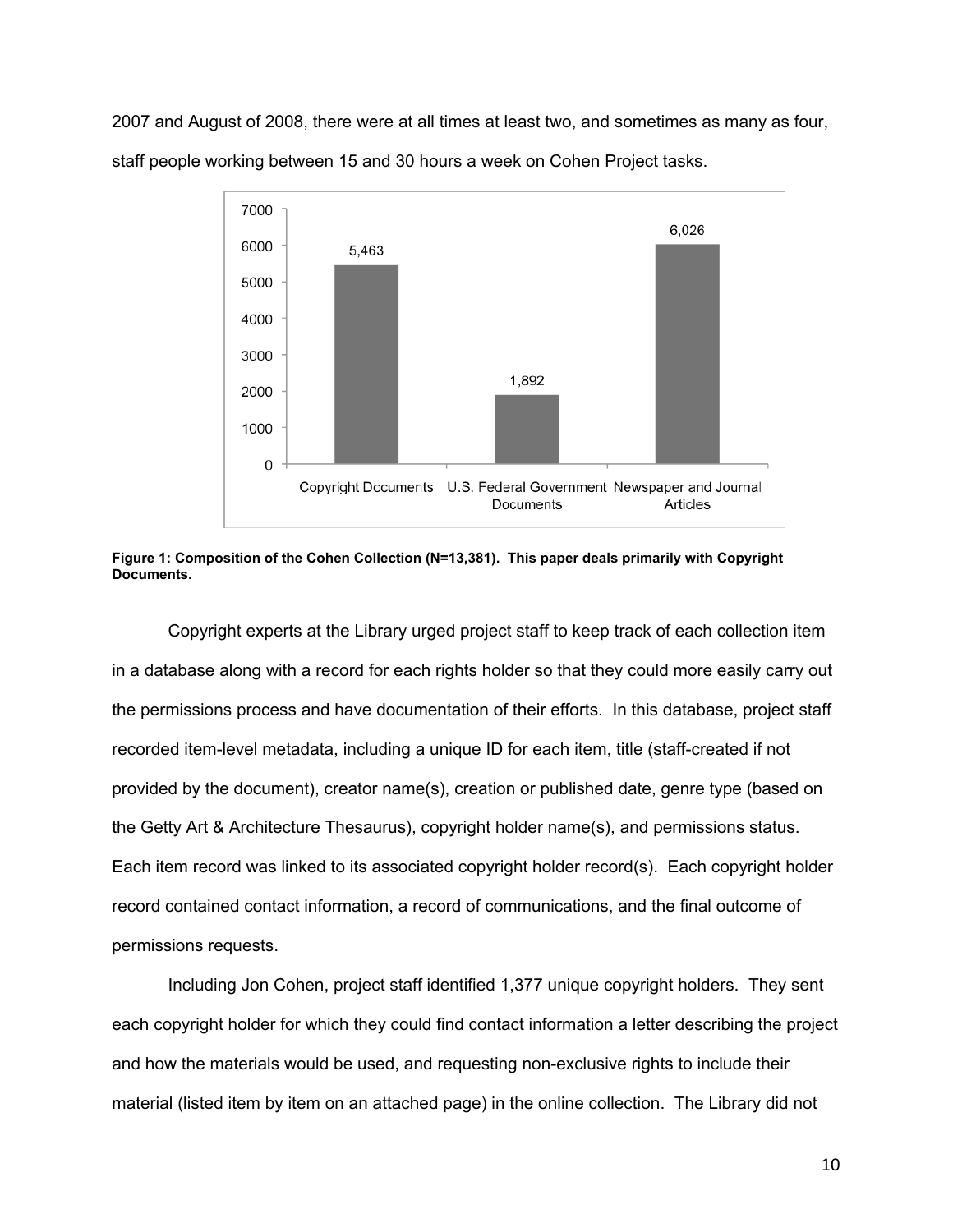offer to pay fees for this right and was asked by just one rights holder to pay a royalty fee (the Library refused, and the rights holder subsequently granted permission). Permissions requests also included letters of support from Jon Cohen and John D. Evans, founder of the project's funding agency, the John D. Evans Foundation. Copyright holders were instructed to sign and date a consent form, signifying their agreement to the terms and were provided with an addressed envelope in which they could return the form. Rights holders with North American addresses could return letters in the enclosed business reply envelope, which charged the postage to the Library. All rights holders also had the option of returning the form via fax or email. Finally, rights holders were provided with staff contact information in case they had further questions.

The Library considered non-responses to be equivalent to denials in that only items with explicit approval could be included in the online collection. For that reason, and because there was a dedicated source of funding for the project, staff made considerable effort to locate, contact, and obtain definitive responses from rights holders, often attempting to contact them multiple times and by various means (postal mail was used first when possible, often followed up with email and/or phone calls, depending on the information available).

Some of the copyrighted items (201 of 5,463) in the collection had more than one copyright holder associated with them. Library policy was to attempt to find contact information for and obtain rights from each copyright holder for a given item. However, consent from at least one copyright holder (assuming there were no denials) was enough for staff to consider an item safe for inclusion in the online collection. If any of the rights holders for an item with multiple rights holders denied permission, staff considered the item denied for inclusion in the online archival collection.

While staff did not include copies of rights holders' documents with the permissions requests, many copyright holders contacted the Library, requesting copies of the documents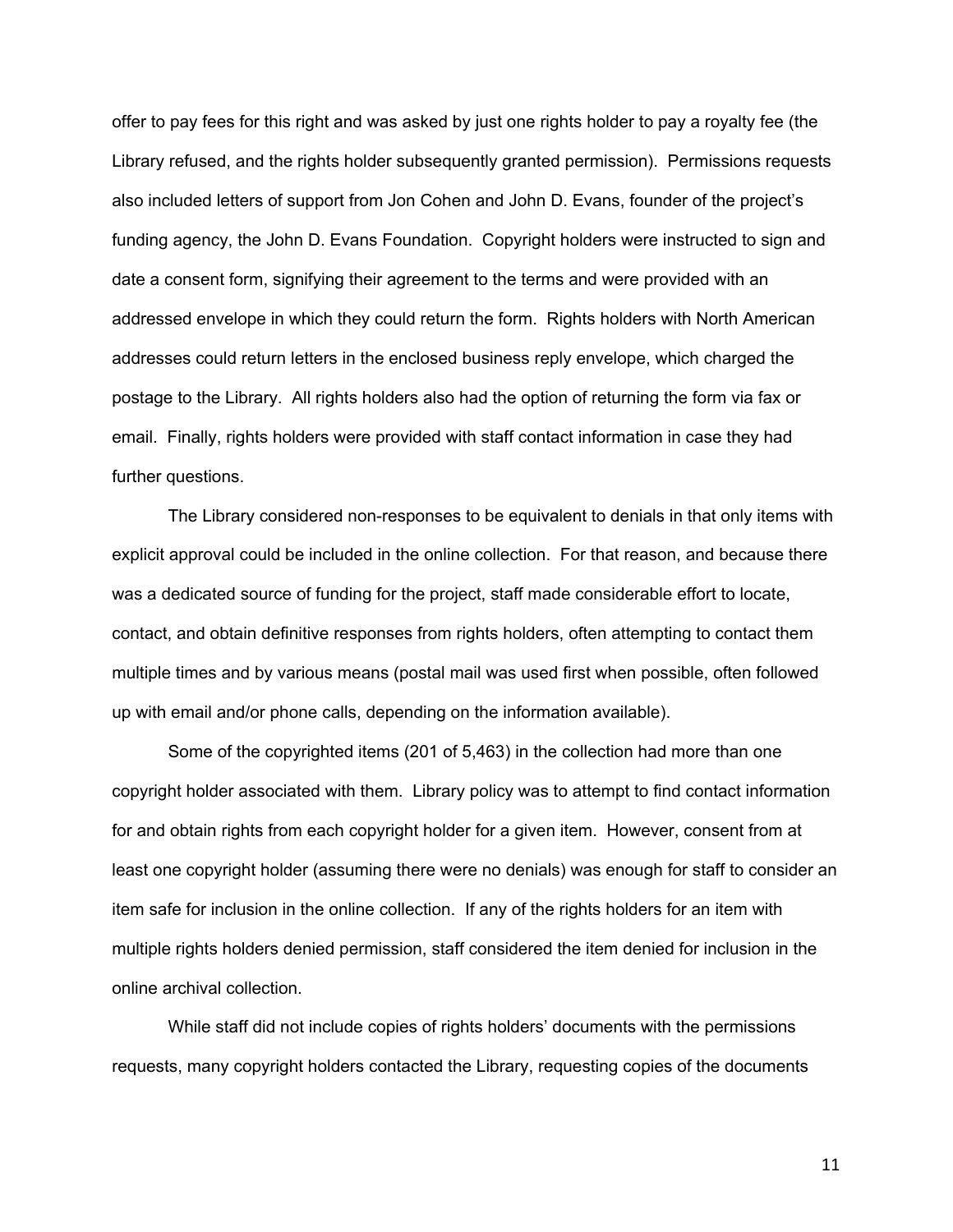listed in the permissions letter. In most instances staff responded by emailing or faxing copies of the documents in question.

It should be noted that, because staff were unsure of what kind of response to expect, they began sending out permissions letters before the entire collection had been cataloged. As a result, 83 (8%) of the copyright holders that staff contacted received two separate requests, listing two different sets of items: those that had been cataloged at the time of the first letter, and those that had been found after completely cataloging the collection. In much of the following analysis, these are treated as separate, independent requests.

Staff also kept track of time spent doing various project tasks. Time (to the nearest quarter hour increment) was recorded daily by each of the project staff as belonging to one of the following categories: 1.) processing and arrangement, 2.) encoding EAD, 3.) preparing items for digitization, 4.) entering item-level metadata (including associated copyright holder records) into the database, 5.) gathering contact information for copyright holders, or 6.) contacting copyright holders. The actual digitization was not included in labor calculations for two main reasons: it was done by an outside vendor making it infeasible to attain accurate measures of the time spent imaging the Cohen collection; and there are numerous guides that focus on imaging costs, but few that focus, as the current study does, on permissions tasks.

At the conclusion of the project, to aid in data analysis, a field was added to the copyright holder records to note the type of copyright holder. The following groups became apparent in the course of looking at the copyright holders represented in the Cohen Collection:

- Individual-- This category covers copyright holders as individuals, as opposed to organizational affiliates. An example would be John Q. Citizen for a personal letter he sent to a friend.
- Non-profit-- Organizational copyright holders that exist to provide programs and services of public benefit. Includes many hospitals, foundations, and nongovernmental research institutes.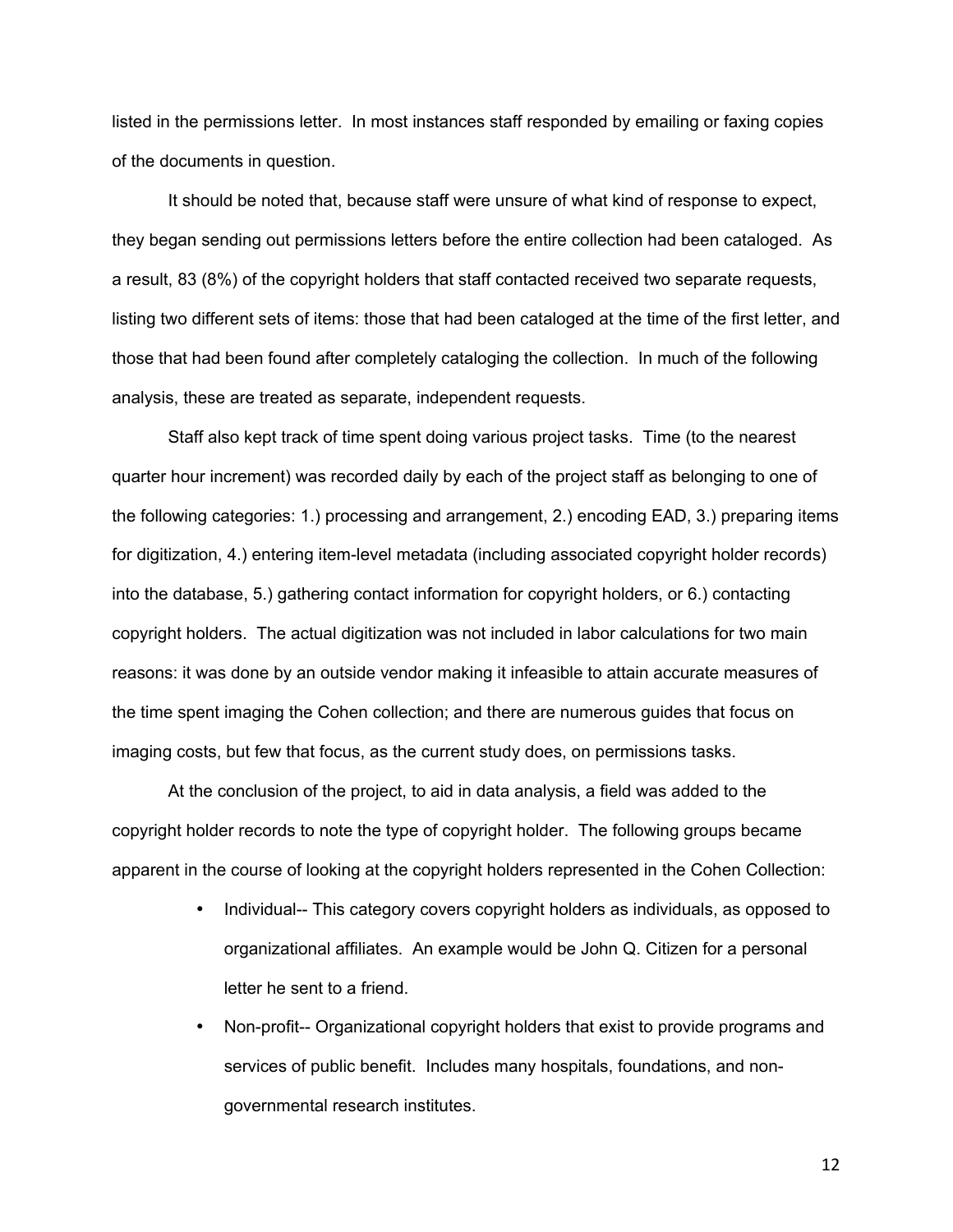- Government (excludes U.S. Federal government since these documents are in the public domain)-- Governmental body copyright holders, including U.S. state, non-U.S. government, and intra-governmental organizations, such as the United Nations.
- Education-- Any educational institution copyright holders, including universities and their teaching hospitals and research institutes.
- Association-- Organizational copyright holders characterized by the affiliation of a group of individuals formed around a common interest or purpose. Examples in this collection were professional associations, societies, and many activist organizations.
- Commercial-- Organizational copyright holders engaged in commercial enterprise. Examples in this collection were pharmaceutical companies, corporate laboratories, and many publishing companies.

## **Results**

### *The Composition of the Collection*

Of the 5,463 copyrighted items in the collection, project staff were able to identify and find contact information for at least one rights holder or heir for 4,776 (87%) items. Of the remaining 687 (13%) items, 356 (52%) belonged to companies that had become defunct with no identifiable organization taking over copyrights; 284 (41%) belonged to rights holders for which staff could not find contact information; 25 (4%) belonged to copyright holders who are deceased with no known or located heirs; and 22 (3%) of the items did not contain enough information to identify any specific rights holder (See Table 1).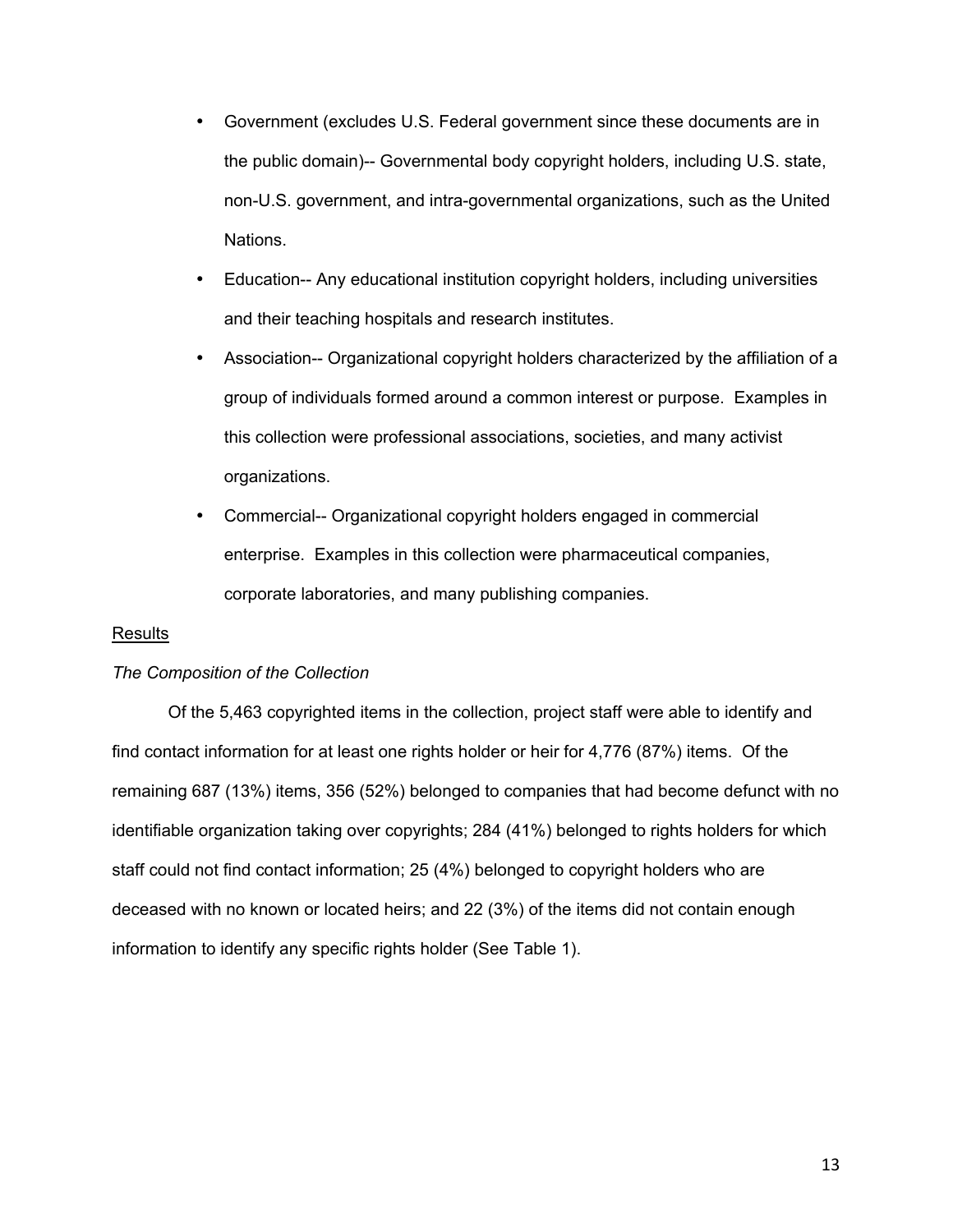| Table 1: Numbers of Copyrighted Documents by Staff's Ability to Request Permission |  |  |  |
|------------------------------------------------------------------------------------|--|--|--|
|                                                                                    |  |  |  |

|                                                  |                                             | <b>Number of Items</b><br>(Documents) | <b>Totals</b> |
|--------------------------------------------------|---------------------------------------------|---------------------------------------|---------------|
| <b>Able to Contact Rights Holder</b>             |                                             | 4,776                                 | 4,776         |
| <b>Unable to Contact</b><br><b>Rights Holder</b> | Company Defunct                             | 356                                   |               |
| Because:                                         | <b>Contact Information Not</b><br>Available | 284                                   |               |
|                                                  | Deceased with No Known<br><b>Heirs</b>      | 25                                    |               |
|                                                  | Could not Identify Rights<br>Holder         | 22                                    | 687           |
|                                                  |                                             |                                       | 5,463         |

Of the 1,377 unique copyright holders represented in the collection, the largest portion (48%; 658) was made up of copyright holders in the "Individual" category. Table 2 shows the number and percent of each of the six different types of rights holders.

|                             | <b>Number</b> | <b>Percent</b> |
|-----------------------------|---------------|----------------|
| <b>Individual</b>           | 658           | 48%            |
| <b>Non-Profit</b>           | 220           | 16%            |
| Commercial                  | 196           | 14%            |
| <b>Government</b>           | 99            | 7%             |
| <b>Education</b>            | 90            | 6%             |
| <b>Association</b>          | 65            | 5%             |
| <b>Unable to Categorize</b> | 49            | 4%             |
| Total                       | 1,377         | 100%           |

**Table 2: Types of Copyright Holders in the Cohen Collection**

Project staff spent considerable effort gathering copyright holder contact information, primarily through online search engines. Though time intensive, staff were able to find contact information in the form of a mailing address, phone number, and/or email address for the majority, 74% (1,023), of the identified rights holders represented in the collection.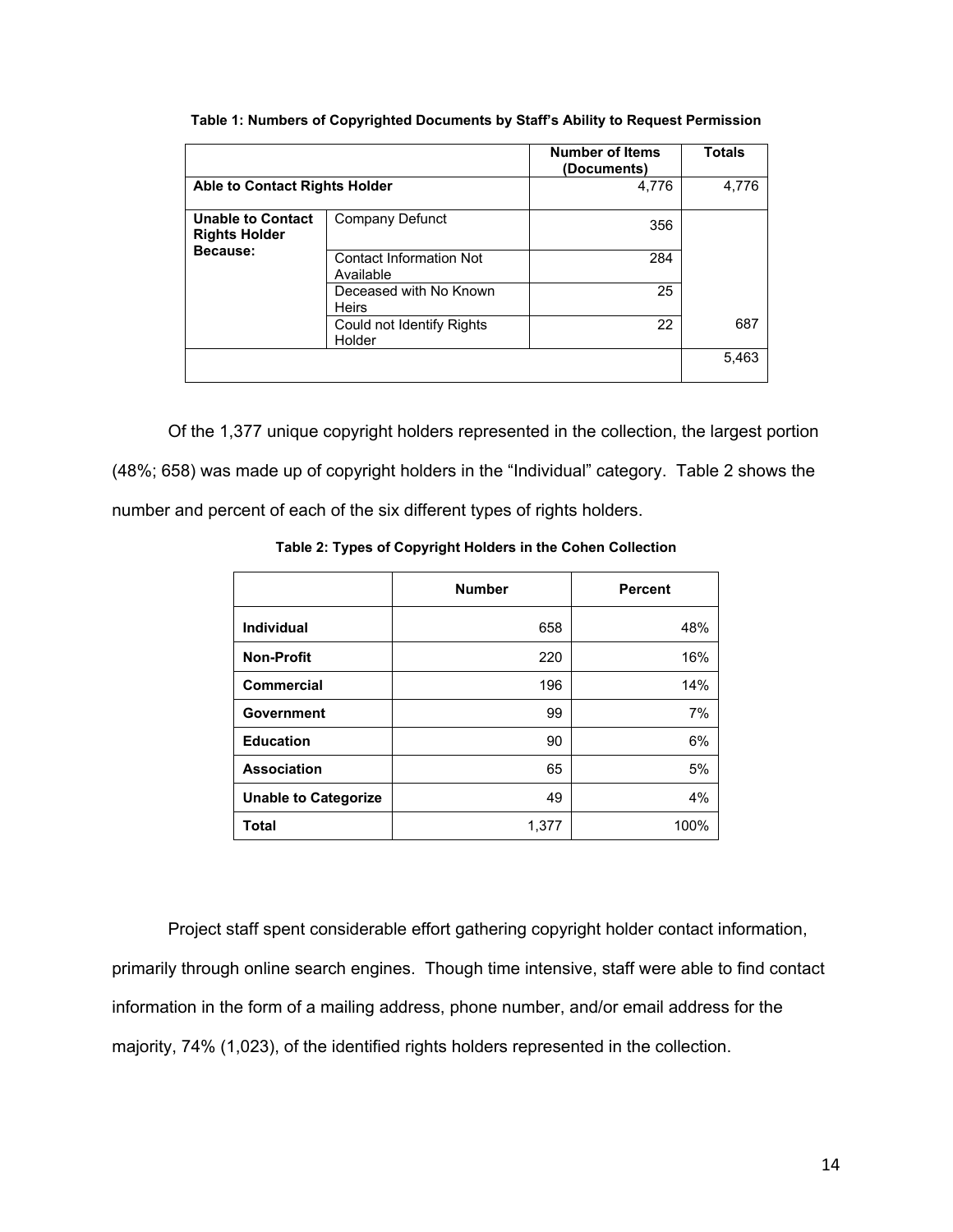# *Effort Required to Request and Obtain Copyright Permission*

The project time taken to accomplish copyright-related tasks eclipsed all other tasks tracked for the project. "Copyright-related tasks" are defined here as all tasks that were carried out solely because of rights issues. Specifically, that includes entering item-level metadata in the database (because staff did so only because of rights issues), gathering copyright holder information, and contacting copyright holders. For the Cohen Project, 85% of total project staff time was spent on copyright tasks (Figure 2 shows a detailed breakdown of each major type of task).



**Figure 2: Relative Time Spent on Cohen Project Tasks**

Some of the copyright-related work should be thought of on an average per document basis (entering in item-level metadata), while other work should be considered on a per copyright holder basis (gathering copyright holder information and contacting copyright holders). For the Cohen Collection it took staff, on average, 4.66 minutes per document to enter item level metadata and 70.3 minutes per rights holder to gather contact information and contact and negotiate with rights holders. Clearly, from a labor standpoint it is better to have a high item to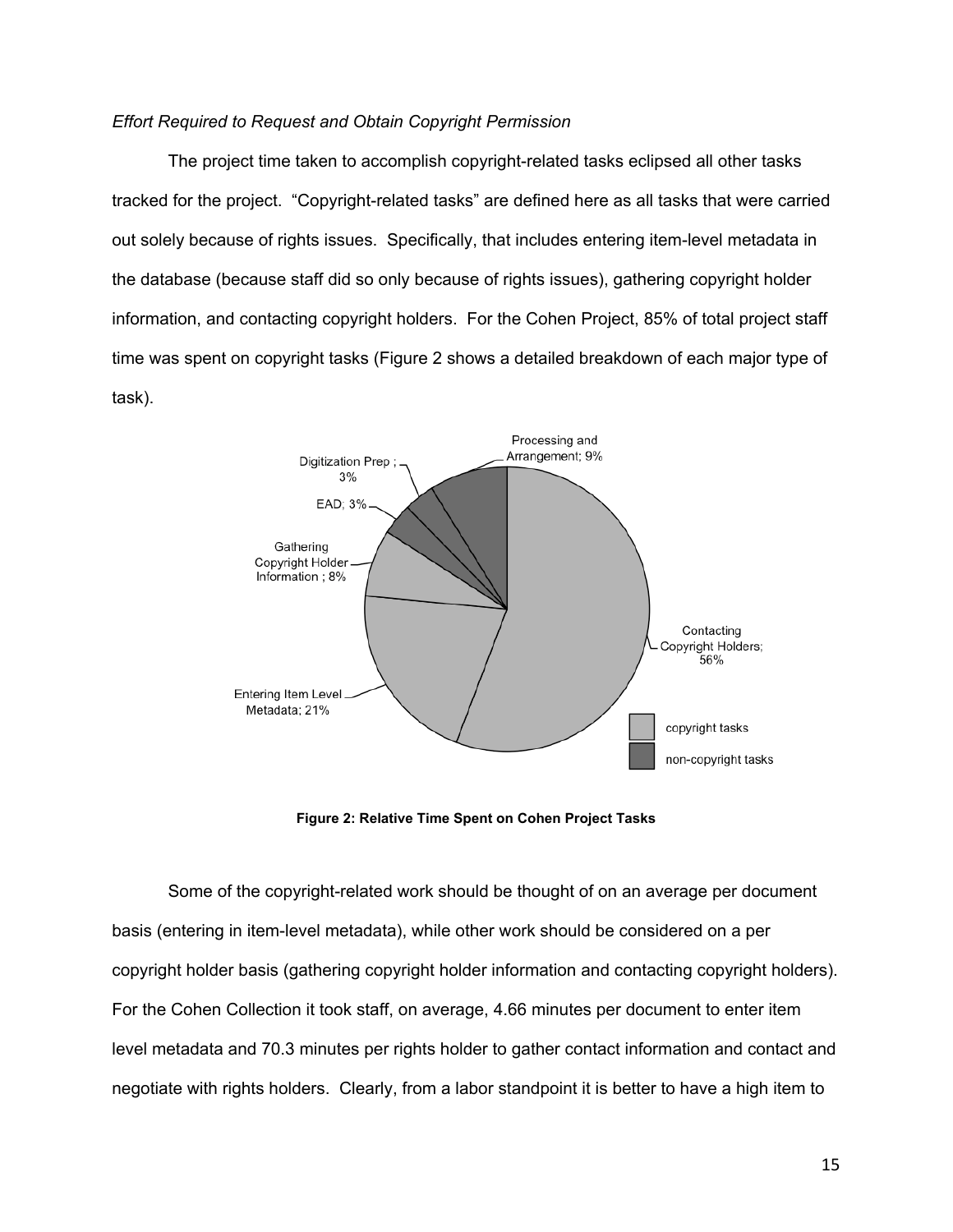copyright holder ratio. That is to say, the Cohen data show that to get permission for twenty documents from one rights holder takes approximately 1.4 hours on average, but to get permission for twenty documents from twenty unique rights holders would take, on average, 12.5 hours.

While most of the copyrighted items (96%, 5,262) in the Cohen collection had just one copyright holder, a small portion had between two and ten copyright holders. Items with multiple rights holders would generally take considerably more time to obtain permissions for than items with just one rights holder. However, because consent from any one rights holder for an item was considered enough to put the item online (so long as there were no denials), staff often did not attempt to contact a rights holder more than once if that particular rights holder only held permission to documents that had already been granted permission by at least one of the other rights holders.

### *Copyright Holder Response*

Project staff were able to determine the type of copyright holder for 744 of the answered permissions requests. The mean response time from staff's initial permissions request until resolution (where resolution is defined as some answer from the rights holder), was 41 days (*CI.95* = 38.49, 43.75). ANOVA was used to determine any differences in mean response times between the six different types of copyright holders. Levene's test of homogeneity of variance suggested that the six groups did not have equal variance in response time, so Welch's Robust test of differences in means was used in the one-way ANOVA. Welch's test suggests that there were significant differences in the means  $(F_{Welch}(5, 171.7) = 7.68, p < 0.001)$ . Specifically, when performing multiple comparisons of the means using Dunnett's T3 test (given the unequal variances), commercial copyright holders were found to have a significantly higher mean response time (57 days; *CI.95* = 48.15, 66.80) than individual copyright holders (33 days; *CI.95* = 33.03, 36.03). No other differences in mean times between types of copyright holders were found to be significant.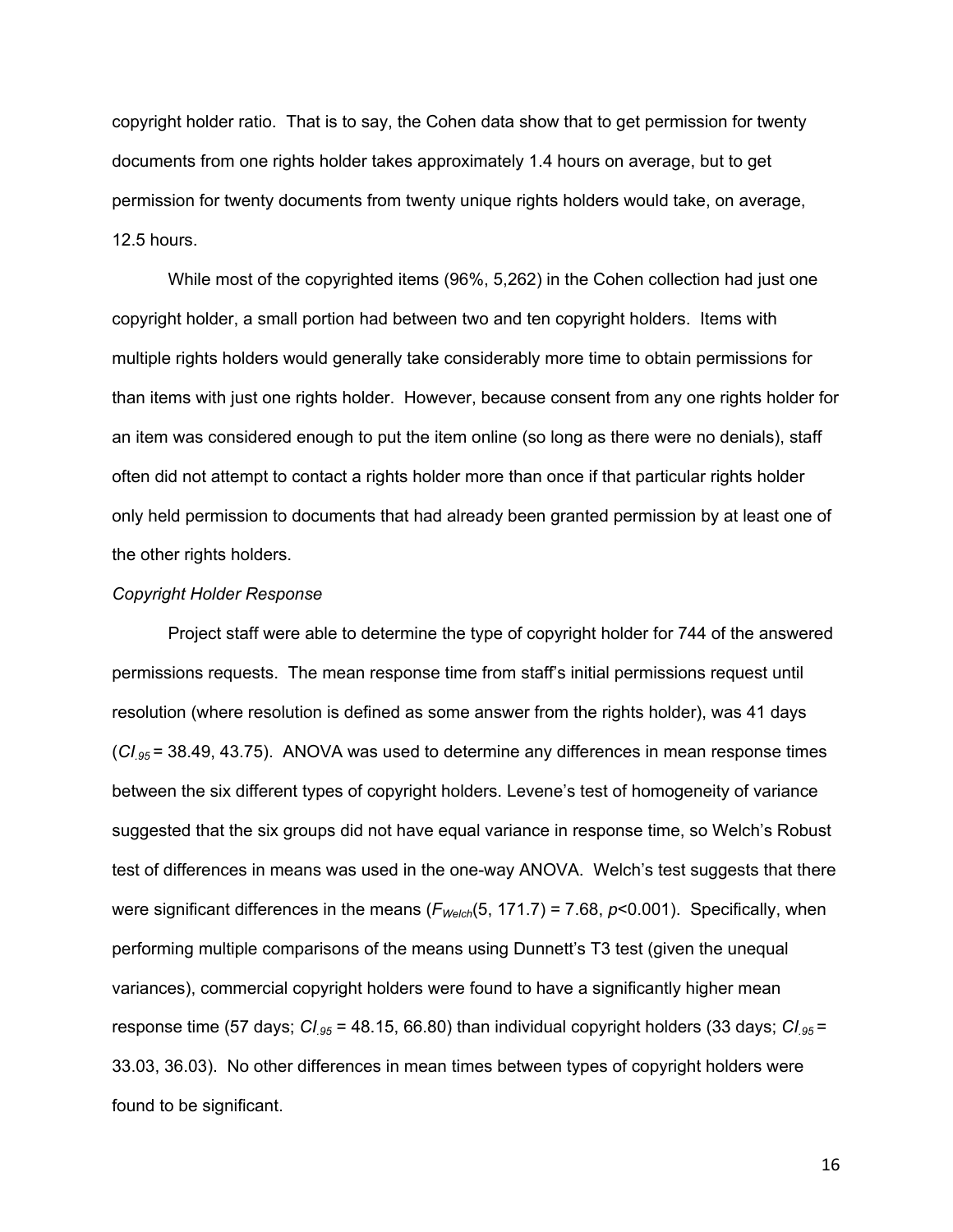For this group of requests, there were also significant differences in mean response times for different types of answers. Possible responses to permissions requests in this comparison were: "refuse permission for all", "grant permission for all", and "grant permission for some" (where "all" means all documents listed in the request). Looking at only those requests for which there was one of these three responses, Levene's test of homogeneity of variance again suggested that the three groups did not have equal variance in response times, so Welch's Robust test of differences in means was used in the one-way ANOVA. Welch's test suggested that there were significant differences in the means  $(F_{\text{Welch}}(2, 40.70) = 14.15$ , *p*<0.001). When performing multiple comparisons of the means using Dunnett's T3 test, "refuse permission for all" responses were found to have a significantly higher mean response time (64 days; *CI.95* = 50.66, 77.70), than "grant permission to all" responses (38 days; *CI.95* = 35.63, 40.70). In addition, "grant permission for some" responses also had a significantly higher mean response time (83 days: *CI.95* = 59.05, 107.04) than "grant permission to all" responses. There was no significant difference in mean response times between "refuse permission for all" and "grant permission for some" responses.

Staff made 1,092 permissions requests to rights holders that could be classified into one of the six copyright holder type categories. To answer the question of whether or not there is a length of time after which archival repositories are not likely to get a response from rights holders, a Kaplan-Meier estimator was used to calculate the survival curves of each of the six types of copyright holders. Survival is defined as non-response, with the event being receiving a response from the rights holder (see Figure 3).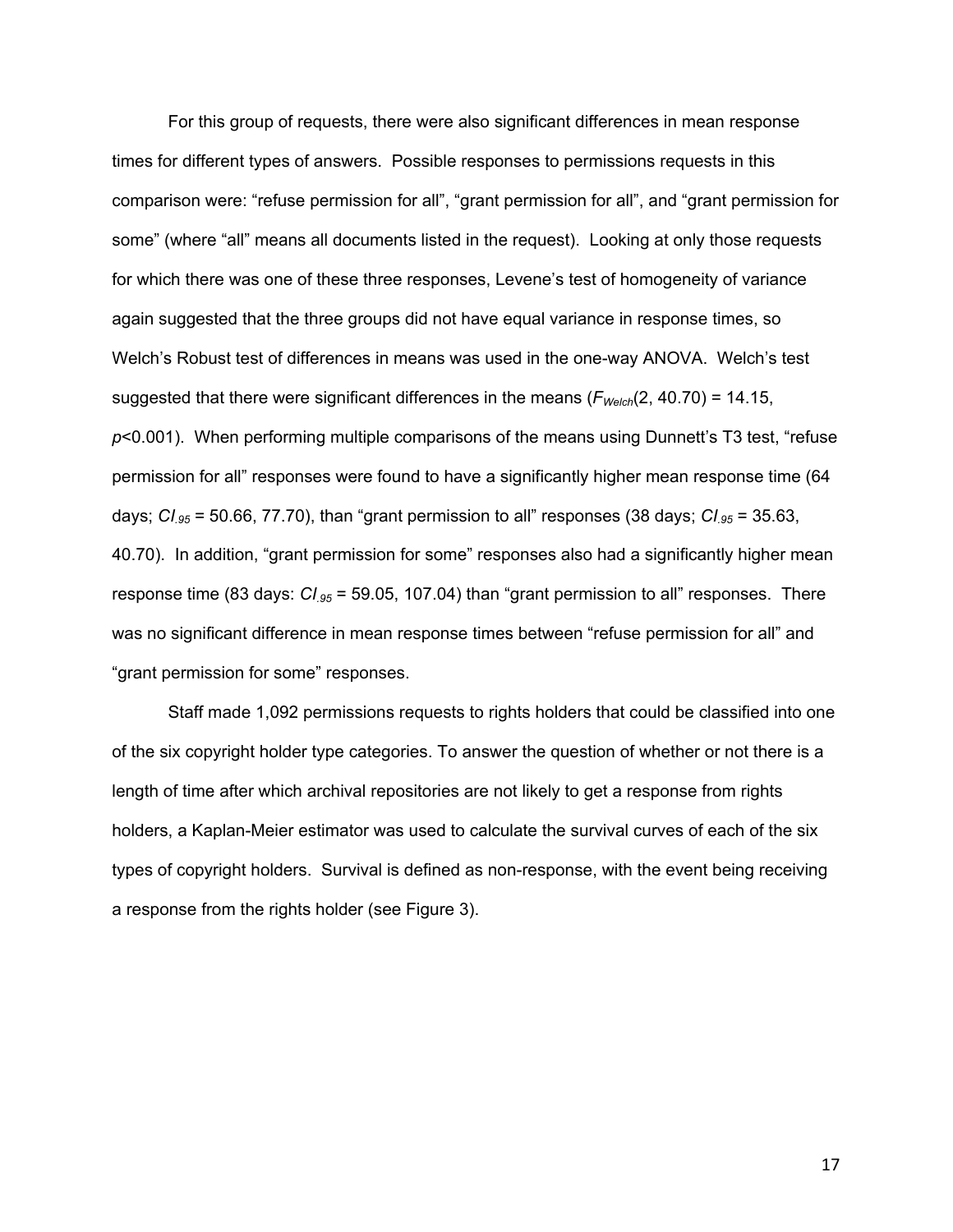

**Figure 3: Survival Curves Based on Type of Copyright Holder** (hash marks indicate the number of days after which rights holders were censored from the graph. It is possible that we may have heard from rights holders after this length of time had we still been making attempts).

These estimated curves suggest that approximately 120 days after the initial request, there are diminishing returns, no matter the type of copyright holder. That is, the percentage that survive (i.e. do not respond) stays level for all types of copyright holders after a period of approximately 120 days. A log-rank test was used to compare the survival curves for different types of copyright holders, and it suggested the curves were, in fact, significantly different from each other  $(X^2(5, N = 1,092) = 58.6, p<0.001)$ . Specifically, a larger portion of the commercial and government copyright holders (about 50%) had not responded to the Library's requests at the 120-day mark than those in any of the other four categories.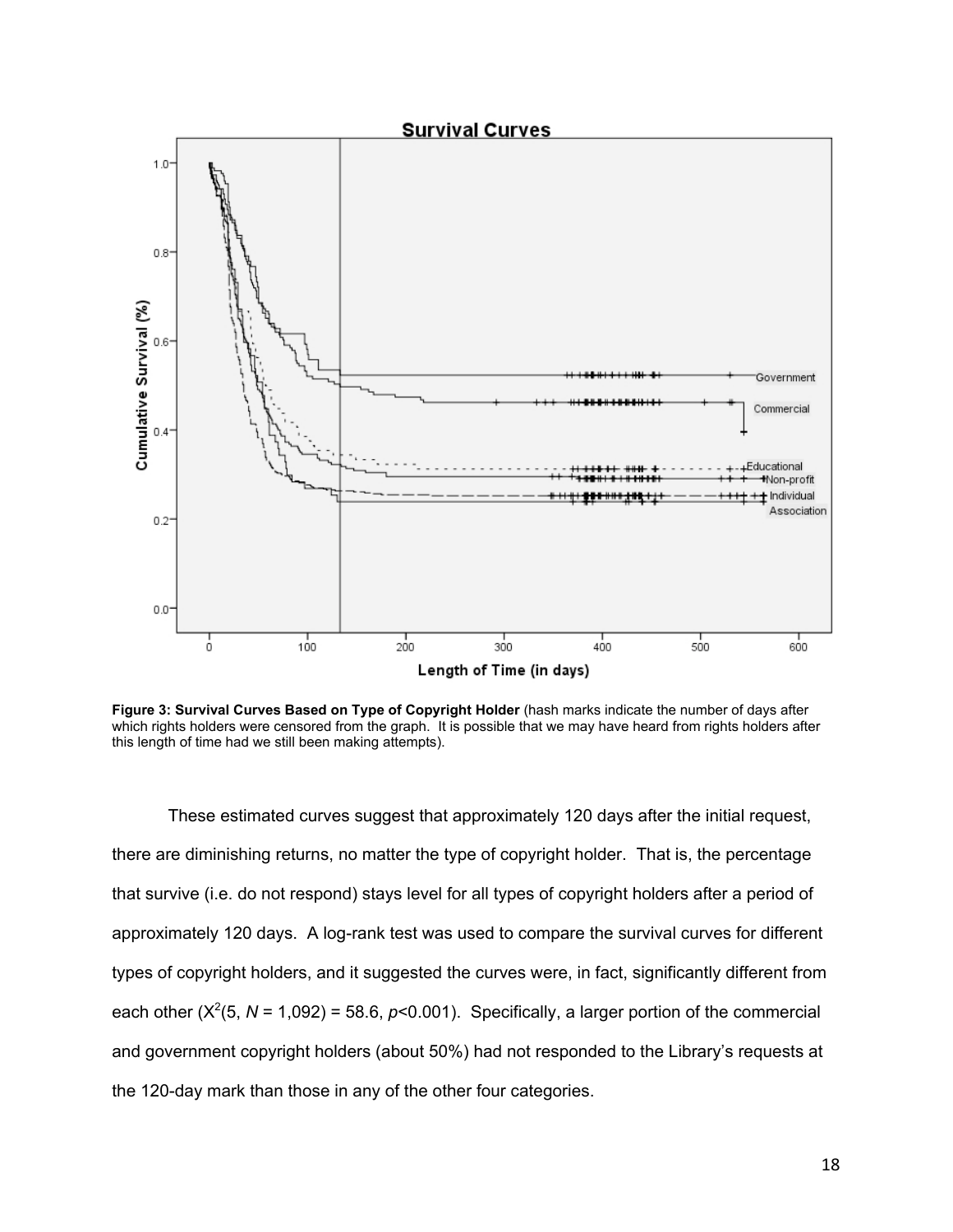Analyzing the responses staff received to requests, the good news is that most often those responses were to "grant permission to all." Of all of the responses from rights holders, 679 (91%) were to grant the Library permission to display all items requested in permissions letters. Only 46 (6%) of the responses were "refuse all." In fact, the biggest obstacle to displaying materials online was non-response: 352 (32%) of all of the Cohen Project permissions requests were met with non-response. Figures 4 and 5 depict the relative proportion of types of responses, first for all permission requests and second for only answered requests.



**Figure 4: Responses to All Outgoing Copyright Permission Requests (N= 1,100)** 



 **Figure 5: Responses to Answered Copyright Permissions Requests (N=748)**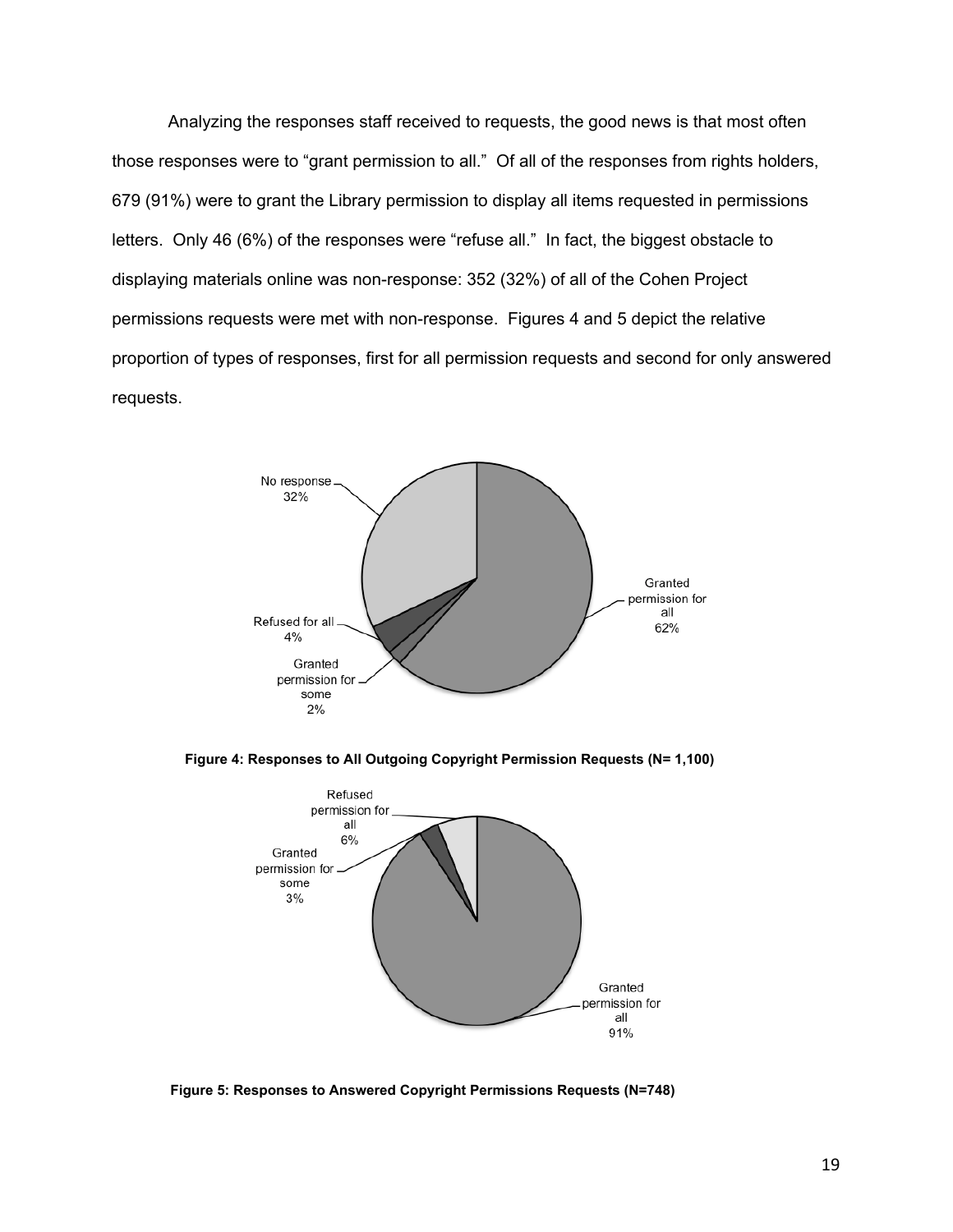The result of this type of response is that the Library ultimately had permission to display online 3,490 (64%) of the copyrighted items in the collection. Unfortunately, 981 (18%) of the copyright items in the collection could not be displayed due to non-response from rights holders. Another 687 (13%) could not be displayed for three main reasons: staff could not identify the rights holder (22); staff could not locate the rights holder (309); or the rights holder was a company that they found to be defunct (356). Only 294 (5%) of the copyrighted items in the Cohen Collection were explicitly denied.

In the interest of determining whether certain types of copyright holders were more likely to "refuse permission for all" than other types, an overall chi-square test of association between copyright holder type and refusing all suggested that this association was significant (Pearson  $X^2(5, N = 1,092) = 24.57, p < 0.001$ ). Specifically, 19 (11%) of staff requests to commercial copyright holders led to a response of "refuse all" with the next highest 3 (5%) for association, which is close to the overall marginal percentage of "refuse all" responses (see Table 3 for detail).

| $N=1,092$          | <b>Refused All</b> | <b>Granted All</b> | Mixed       | <b>Non-Response</b> | Total |
|--------------------|--------------------|--------------------|-------------|---------------------|-------|
| Individual         | 13 (2.9%)          | 320 (70.8%)        | $5(1.1\%)$  | 114 (25.2%)         | 452   |
| Non-profit         | 6(2.7%)            | 146 (66.4%)        | $4(1.8\%)$  | 64 (29.1%)          | 220   |
| Government         | 3(3.5%)            | 36 (41.9%)         | 2(2.3%)     | 45 (52.3%)          | 86    |
| <b>Educational</b> | $2(2.1\%)$         | 59 (61.5%)         | $5(5.2\%)$  | 30 (31.3%)          | 96    |
| Association        | 3(4.5%)            | 48 (71.6%)         | $0(0\%)$    | 16 (23.9%)          | 67    |
| Commercial         | 19 (11.1%)         | 67 (39.2%)         | $7(4.1\%)$  | 78 (45.6%)          | 171   |
| <b>Total</b>       | 46 (4.2%)          | 676 (61.9%)        | $23(2.1\%)$ | 347 (31.8%)         | 1,092 |

|  |  | Table 3: Responses to Requests for Different Types of Rights Holders |
|--|--|----------------------------------------------------------------------|
|--|--|----------------------------------------------------------------------|

An overall chi-square test of the association between copyright type and "grant permission for all" responses suggested that this association was also significant (Pearson  $X^2$ =(5, N = 1,092) = 71.80,  $p$ <0.001). Almost 72% of requests to association copyright holders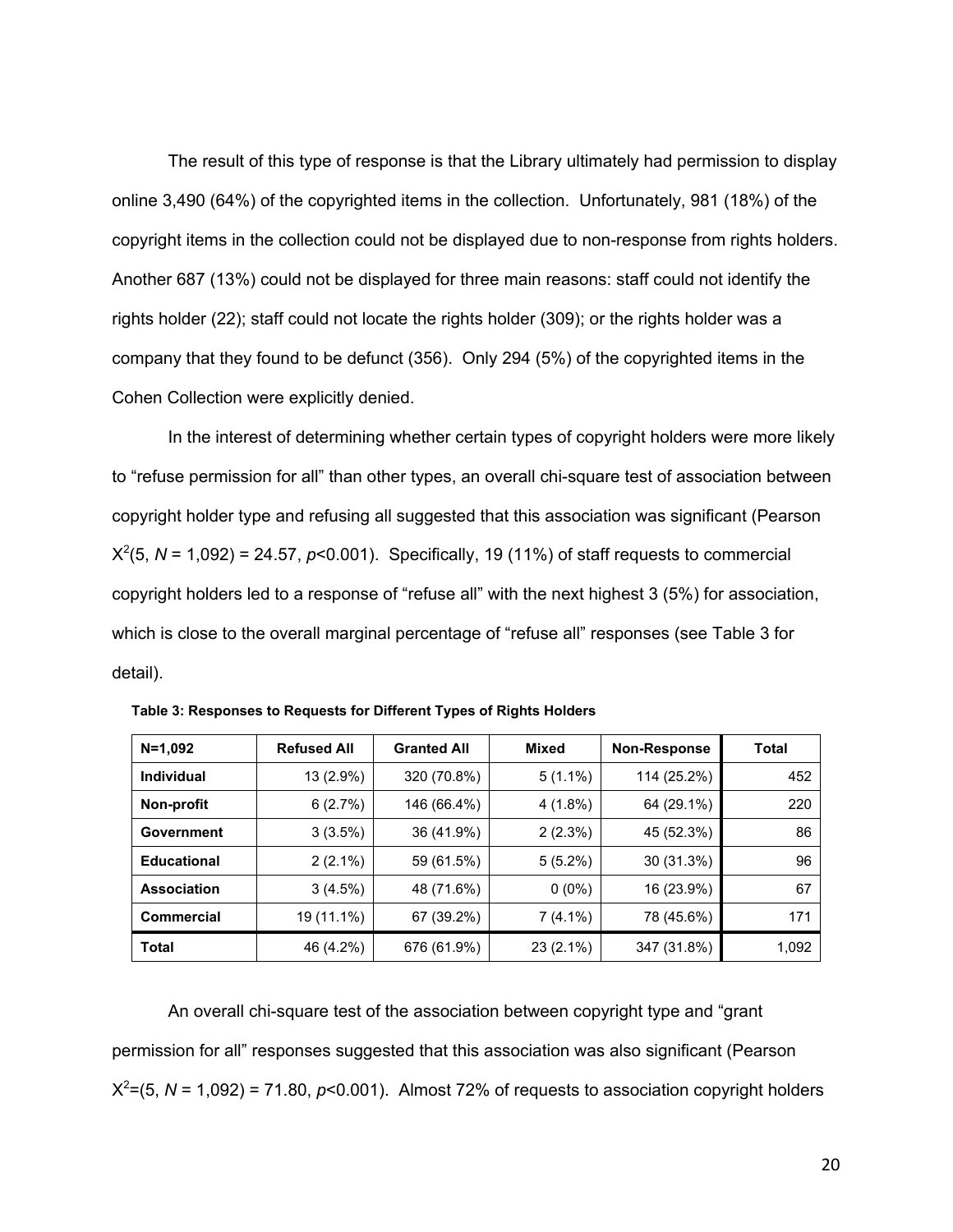and 71% of requests to individual copyright holders were met with an answer of 'grant permission for all'. Commercial copyright holders were the least likely to grant permission to all items in the request: only 39% did so, compared to the marginal rate of 62%. The rest of the data for this comparison can be found in Table 3.

As the survival curves suggest, and a chi-square test confirms, there was also a significant difference found between copyright holders in their rate of non-response (Pearson  $X^2$ (5, *N* = 1,092) = 43.49, *p*<0.001). While the overall non-response rate was 32%, 52% of requests to government copyright holders were met with non-response, followed by 46% of commercial copyright holders. Table 3 shows the overall marginal percentage of non-response and comparison of other copyright type groups.

# *Characteristics of Documents That Predict Denial*

The previous sections provided an analysis of the correlation between copyright holder type and "accept all," "deny all," or non-response to permissions requests. The Cohen Project data also reveal that there are traits of *documents* that are predictive of permissions denial and acceptance. Specifically, published status, year of creation or publication, and the type of copyright holder(s) associated with a document were all correlated with an item being denied permission. Staff considered "published" items to be those that appeared to have been to distributed to "the public by sale or other transfer of ownership, or by rental, lease, or lending," as has been defined by U.S. copyright law. For example, a press release would be considered published, while a person-to-person letter would be considered unpublished (United States Copyright Office 2009).

Looking at the 3,780 copyrighted items that were either granted or denied permission and which could be classified according to published status, an overall chi-square test of association between published status and whether an item was denied found a significant association between the two (Pearson  $X^2(1, N = 3,780) = 10.67$ ,  $p = 0.001$ ). Unpublished items were slightly more likely to be denied that published ones. Specifically, 9% of unpublished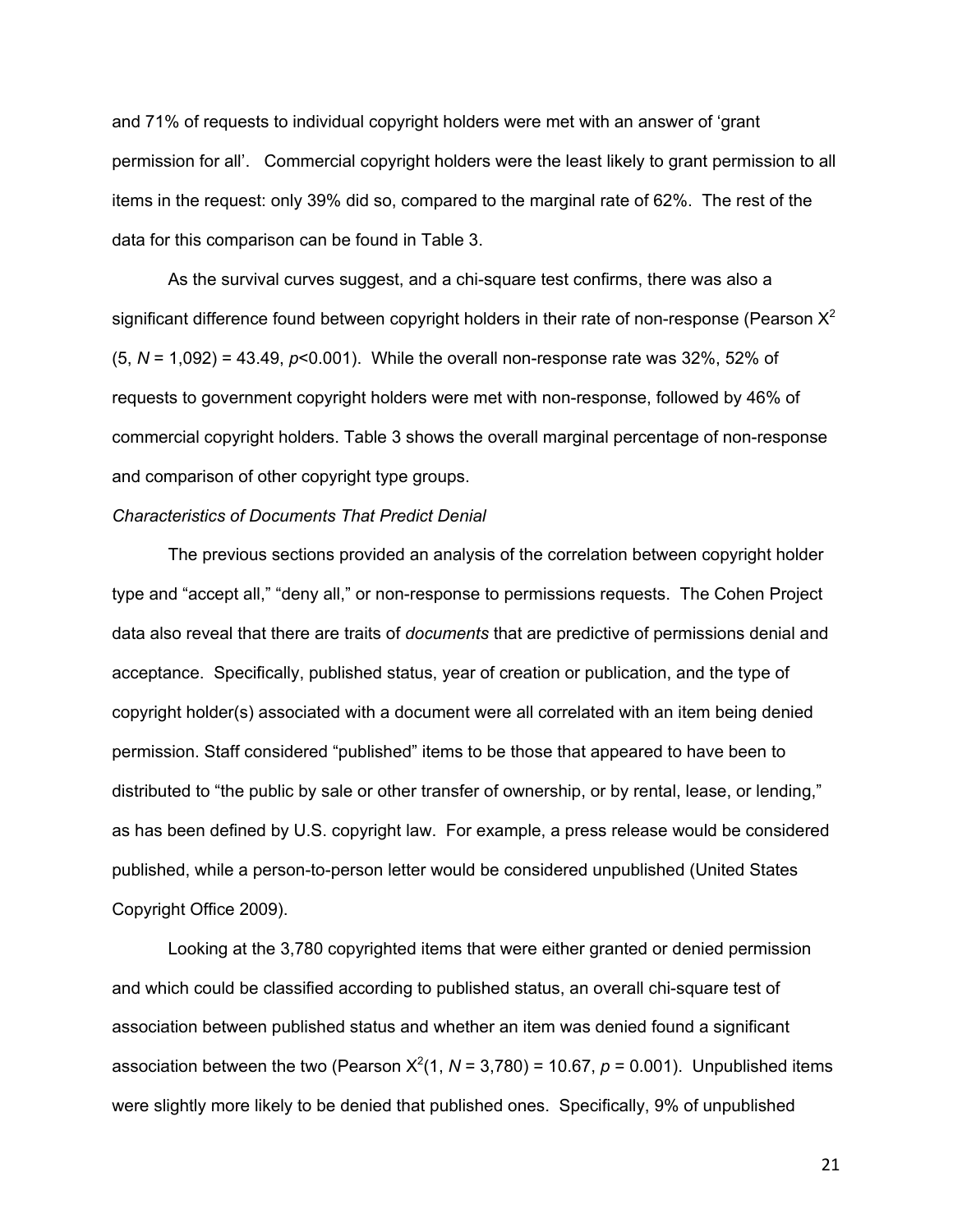items were denied, compared to 6% of published and the overall marginal percentage of denial at 8%.

To test the association between the creation date of items and denial status, items were categorized into one of five different date range categories representing the earliest and latest dates of items in the collection: 1941-1985, 1986-1990, 1991-1995, 1996-2000, or 2001-2005. Comparing the different groups, an overall chi-square test of association between date category and item refusal status suggested that the association was significant (Pearson  $X^2 = (4, N = 1)$ 3,365) = 10.37, *p* = 0.035). On closer examination, this association is driven primarily by items that fall into the 1991-1995 and 1996-2000 categories. Nine percent of the items that fell into the 1991-1995 category were denied, while only 6% in the 1996-2000 were denied (see Table 4). Belonging to one of the other date categories did not contribute significantly to the chisquare statistic.

| $N = 3,365$  | Accepted      | <b>Denied</b> | <b>Total</b> |
|--------------|---------------|---------------|--------------|
| 1941-1985    | 36 (90.0%)    | 4 (10.0%)     | 40           |
| 1986-1990    | 261 (90.0%)   | 29 (10.0%)    | 290          |
| 1991-1995    | 1,399 (90.8%) | 142 (9.2%)    | 1,541        |
| 1996-2000    | 1,090 (93.6%) | 75 (6.4%)     | 1,165        |
| 2001-2005    | 309 (93.9%)   | $20(6.1\%)$   | 329          |
| <b>Total</b> | 3,095 (92.0%) | 270 (8.0%)    | 3,365        |

 **Table 4: Item Denial Rates for Different Year Categories**

Lastly, the type of copyright holder(s) associated with the documents was also correlated with denial. Because a given item could have multiple copyright holders and, as a result, more than one type of copyright holder associated with it, each copyright type was examined separately. An overall chi-squared test was performed on each type and suggested a significant association between each type, except individual, and the denial status of an item. The most striking difference in denial rate was for items with at least one commercial copyright holder. Almost a quarter (24%) of these items were denied compared with 4% of items without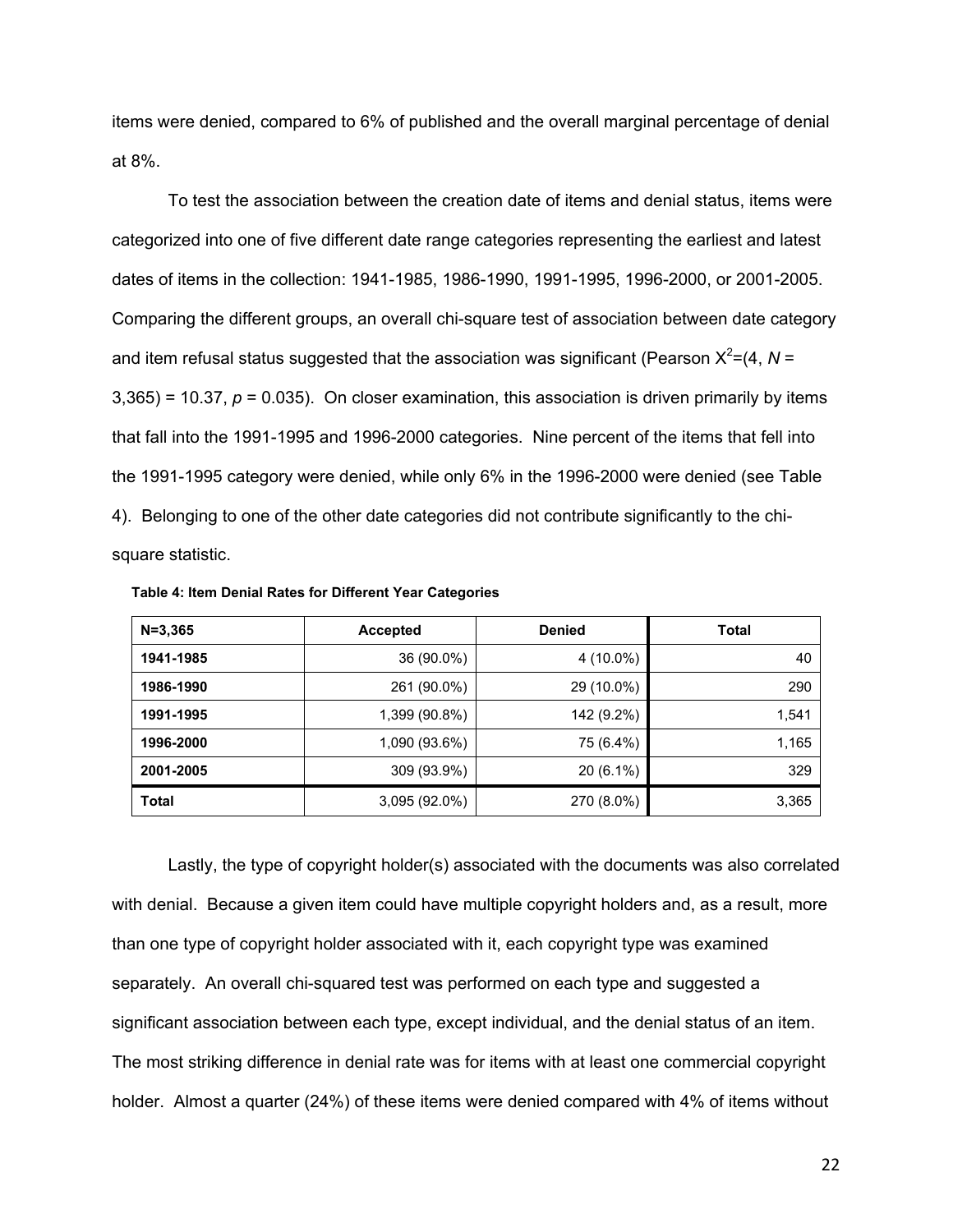a commercial copyright holder. Table 5 lists the *p*-values for each test and Tables 6, 7, 8, 9, and 10 depict denial rates for each type of copyright holder where a significant difference was found.

| $N = 3,770$   | <b>Association</b> | <b>Government</b> | Non-profit | <b>Education</b> | <b>Commercial</b> |
|---------------|--------------------|-------------------|------------|------------------|-------------------|
|               |                    |                   |            |                  |                   |
| Pearson $X^2$ | 46.45              | 9.98              | 41.94      | 9.26             | 347.91            |
|               |                    |                   |            |                  |                   |
| Df            |                    |                   |            |                  |                   |
|               |                    |                   |            |                  |                   |
| D             | < 0.001            | < 0.003           | < 0.001    | < 0.003          | < 0.001           |
|               |                    |                   |            |                  |                   |

 **Table 5: Association Between Type of Copyright Holder Associated with a Document and Denial**

 **Table 6: Denial Rate for Items with One or More Association Copyright Holders**

|                                                                  | <b>Accepted</b> | <b>Denied</b> | Total |
|------------------------------------------------------------------|-----------------|---------------|-------|
| <b>Items with 0 Association Rights</b><br><b>Holders</b>         | 2,955 (91.0%)   | 292 (9.0%)    | 3.247 |
| <b>Items with 1 or More Association</b><br><b>Rights Holders</b> | 521 (99.6%)     | 2(.4%)        | 523   |
| Total                                                            | 3,476 (92.2%)   | 294 (7.8%)    | 3,770 |

### **Table 7: Denial Rate for Items with One or More Commercial Copyright Holders**

|                                                                 | <b>Accepted</b> | <b>Denied</b> | Total |
|-----------------------------------------------------------------|-----------------|---------------|-------|
| <b>Items with 0 Commercial Rights</b><br><b>Holders</b>         | 2,870 (96.4%)   | 107 (3.6%)    | 2.977 |
| <b>Items with 1 or More Commercial</b><br><b>Rights Holders</b> | 606 (76.4%)     | 187 (23.6%)   | 793   |
| Total                                                           | 3,476 (92.2%)   | 294 (7.8%)    | 3,770 |

# **Table 8: Denial Rate for Items with One or More Education Copyright Holders**

|                                                                | <b>Accepted</b> | <b>Denied</b> | Total |
|----------------------------------------------------------------|-----------------|---------------|-------|
| <b>Items with 0 Education Rights</b><br><b>Holders</b>         | $3,251(91.9\%)$ | 288 (8.1%)    | 3,539 |
| <b>Items with 1 or More Education</b><br><b>Rights Holders</b> | 225 (97.4%)     | 6(2.6%)       | 231   |
| <b>Total</b>                                                   | 3,476 (92.2%)   | 294 (7.8%)    | 3,770 |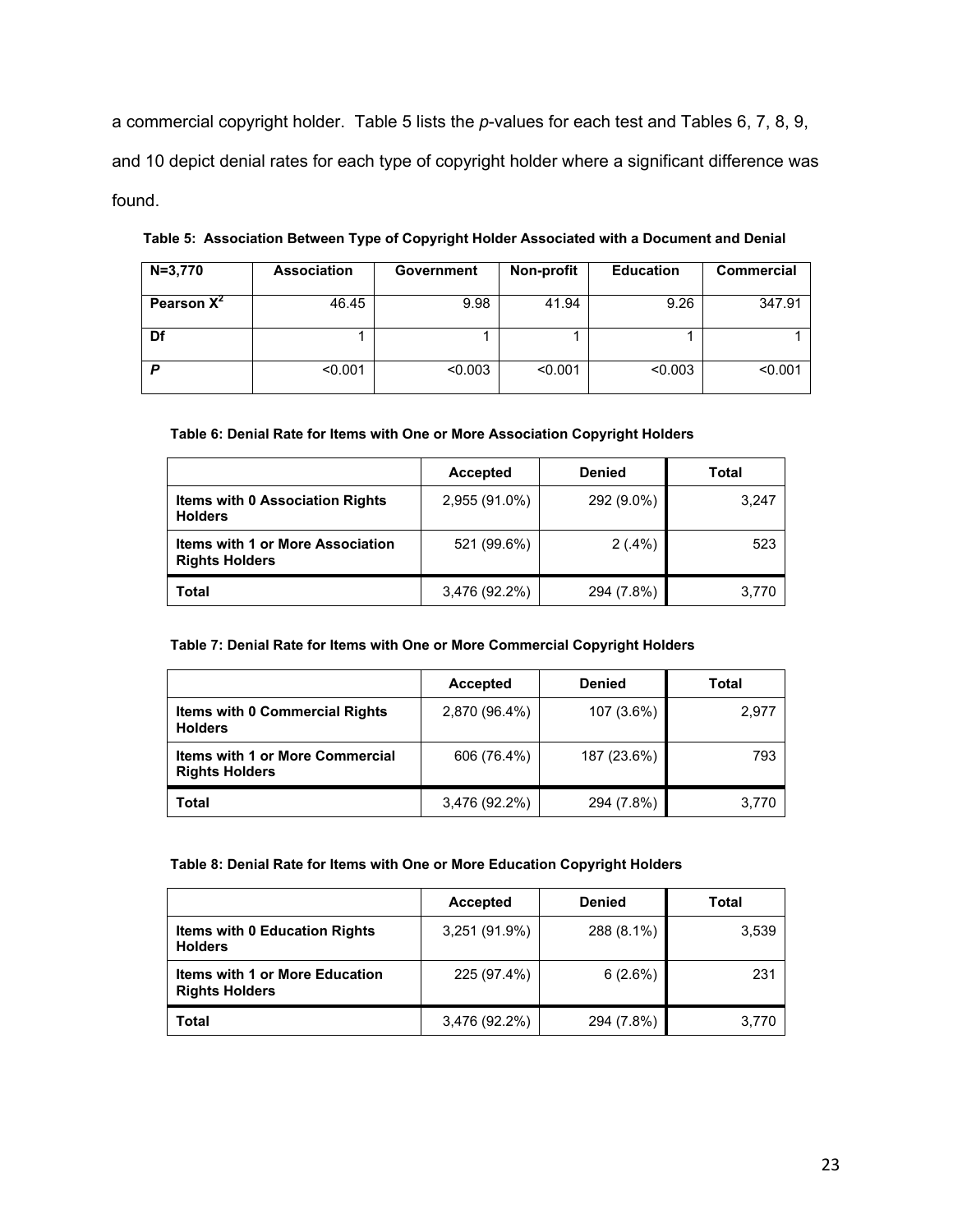|                                                          | <b>Accepted</b> | <b>Denied</b> | Total |
|----------------------------------------------------------|-----------------|---------------|-------|
| <b>Items with 0 Government Rights</b><br><b>Holders</b>  | 3,174(91.8%)    | 284 (8.2%)    | 3,458 |
| Items with 1 or More Government<br><b>Rights Holders</b> | 302 (96.8%)     | 10 (3.2%)     | 312   |
| Total                                                    | 3,476 (92.2%)   | 294 (7.8%)    | 3,770 |

 **Table 9: Denial Rate for Items with One or More Government Copyright Holders**

**Table 10: Denial Rate for Items with One or More Non-profit Copyright Holders**

|                                                          | <b>Accepted</b> | <b>Denied</b> | Total |
|----------------------------------------------------------|-----------------|---------------|-------|
| <b>Items with 0 Non-profit Rights</b><br><b>Holders</b>  | 2,476 (90.5%)   | 261 (9.5%)    | 2,737 |
| Items with 1 or More Non-profit<br><b>Rights Holders</b> | 1,000 (96.8%)   | $33(3.2\%)$   | 1,033 |
| <b>Total</b>                                             | 3,476 (92.2%)   | 294 (7.8%)    | 3,770 |

Based on the indications that copyright holder type, publication status, and date category of an item were significantly correlated with an item being denied, a logistic regression model was tested integrating the different predictors. Overall  $X^2$  for the model suggested that some of the predictors in the model were important  $(X^2(7) = 330.53, p<0.001)$ . Predictors that exhibited a relatively low correlation with denial in an early iteration of the model (item has at least one non-profit, government, or education copyright holder) were removed from the final model. The approximate R<sup>2</sup> (Nagelkerke) was 0.22, suggesting that roughly 22% of the variance in denial was explained by these predictors. The Hosmer and Lemeshow test suggested a good fit of the model ( $p$ >0.83). Controlling for the other predictors, if an item was published, the odds of denial were 63% lower than for unpublished items. Even more striking, holding all other predictors fixed, when an item had at least one commercial copyright holder, the odds of denial increased by 9000% compared to items without a commercial copyright holder. Table 11 shows the odds ratios and confidence intervals for each predictor in the model.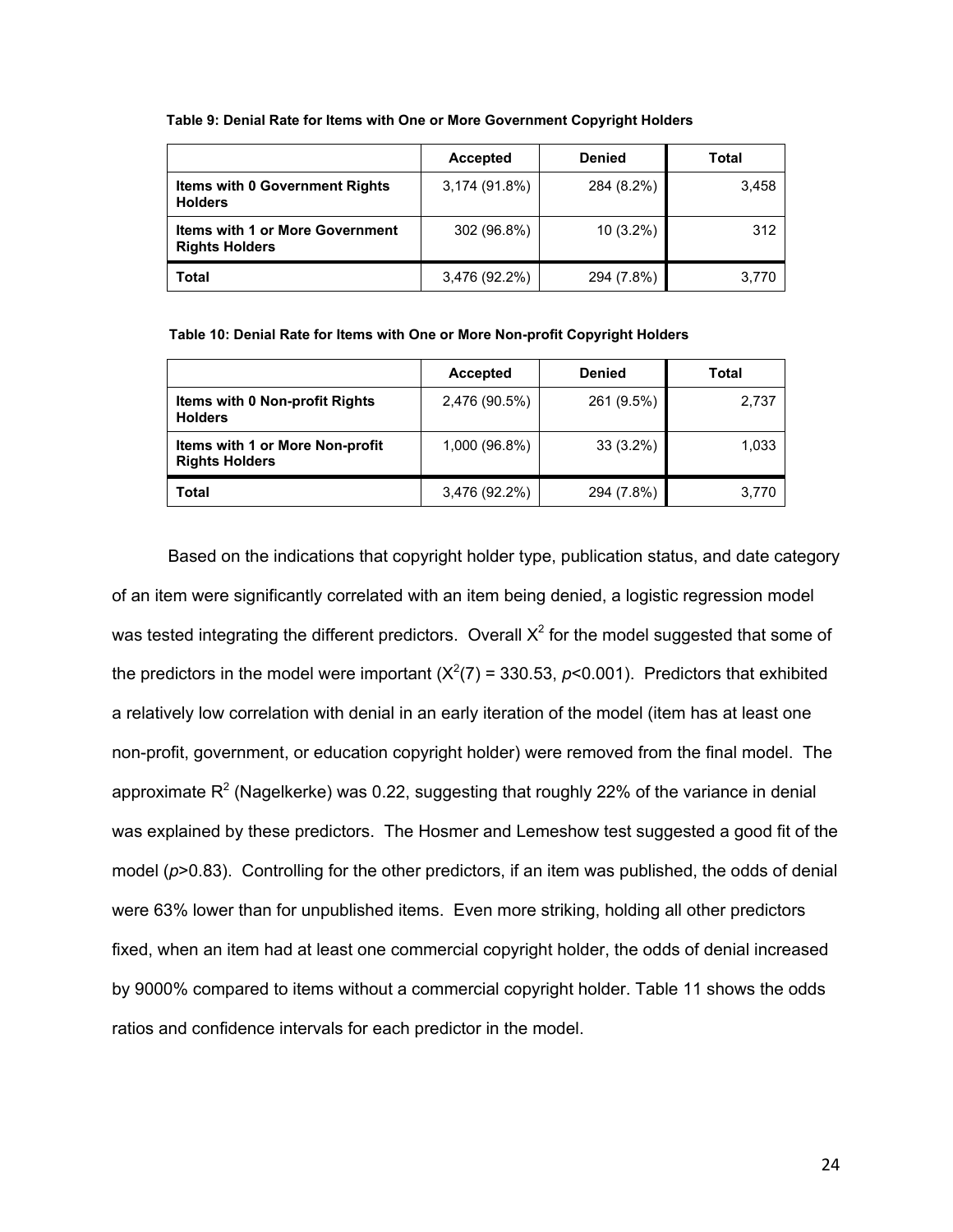|                     |                                             |        | 95% Confidence Interval for Exp(B) |        |
|---------------------|---------------------------------------------|--------|------------------------------------|--------|
|                     |                                             | Exp(B) | Lower                              | Upper  |
| Step 1 <sup>ª</sup> | 1991-1995                                   |        |                                    |        |
|                     | 1941-1985                                   | .890   | .287                               | 2.761  |
|                     | 1986-1990                                   | .780   | .495                               | 1.230  |
|                     | 1996-2000                                   | .534   | .390                               | .730   |
|                     | 2001-2005                                   | .858   | .512                               | 1.437  |
|                     | Published                                   | .368   | .274                               | .494   |
|                     | has at least 1 Association copyright holder | .086   | .021                               | .349   |
|                     | has at least 1 Commercial copyright holder  | 9.151  | 6.833                              | 12.255 |
|                     | Constant                                    | .078   |                                    |        |

 **Table 11: Odds Ratios and Confidence Intervals for Model Predictors**

Using this model, one can calculate the odds that a particular item will be denied. For example, the probability of denial for an unpublished item created in 1989 by a commercial copyright holder would be calculated as follows:

$$
P(denial) = \frac{\exp^{(-2.549 - .117^{*}0 - .248^{*}1 - .628^{*}0 - .154^{*}0 - 1^{*}0 - 2.457^{*}0 + 2.214^{*}1)}}{1 + \exp^{(-2.549 - .117^{*}0 - .248^{*}1 - .628^{*}0 - .154^{*}0 - 1^{*}0 - 2.457^{*}0 + 2.214^{*}1)}}
$$

=.35582, or the item has a roughly 35% chance of being denied permission for display (when only taking into account the factors in the model).

It bears repeating that the vast majority of responses to permissions requests were of the type "grant permission for all" or "deny permission for all," with very few responses at the level of individual items (e.g. "grant permission for some"). This might indicate that the particular details of items were less important than the types of copyright holders associated with them, a premise strengthened by the very strong correlation between copyright holder type and the denial status of items.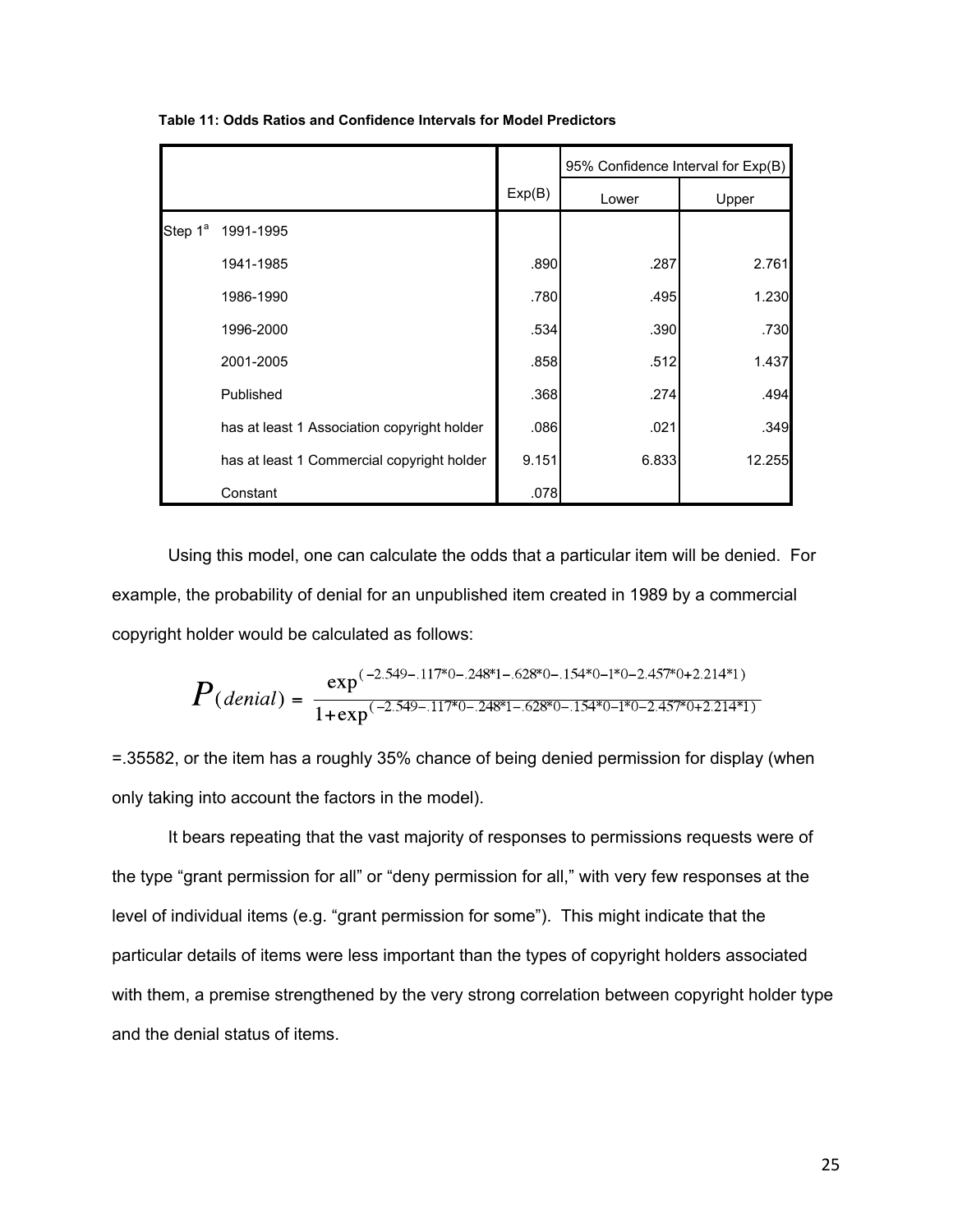#### **Discussion**

Based on the results of the current study, which copyright-related factors should archives consider when evaluating whether or not to digitize a particular collection for online, open access? As shown by this and other projects, cost is a major factor in mass digitization efforts, and the Cohen data demonstrate that tasks related to copyright permissions account for a significant portion of staff time. Eighty-five percent of staff time was dedicated to copyright permissions activities. While item-level description of materials was a significant contributor, far more significant was the time required to locate, contact, re-contact, and negotiate with rights holders. In fact, Cohen Project staff spent on average one hour and ten minutes per copyright holder in their attempt to obtain permission from rights holders.

The Cohen Project benefitted greatly from a dedicated source of funding. This funding supported multiple staff members who worked 20-30 hours a week on the project, a good portion of which was spent following up with rights holders. And yet, even with these resources, staff faced the same obstacle noted by Covey and George: a large number of requests (32%) were met with non-response. This fact, in conjunction with data that show that if there is no response after approximately four months, there is likely not to be one at all, might encourage archivists to place limits on the length of time they invest in the process.

The high rate of non-response, coupled with University of Michigan Library's policy that allowed the posting of only those items that were granted explicit permission, resulted in the exclusion of over 1,500 items from the online collection. Just over 30% of copyrighted items in the collection are blocked from researchers despite the huge investment of time and effort put into requesting permission and evidence that suggests that most responses to permissions requests (91% in this study) are to grant permission to display archival materials.

For archives considering mass digitization in their repositories, the data in the current study indicate several important factors to keep in mind. First of all, as indicated in the Cave, Deegan, & Heinink (2000) report, collections with a higher document to copyright holder ratio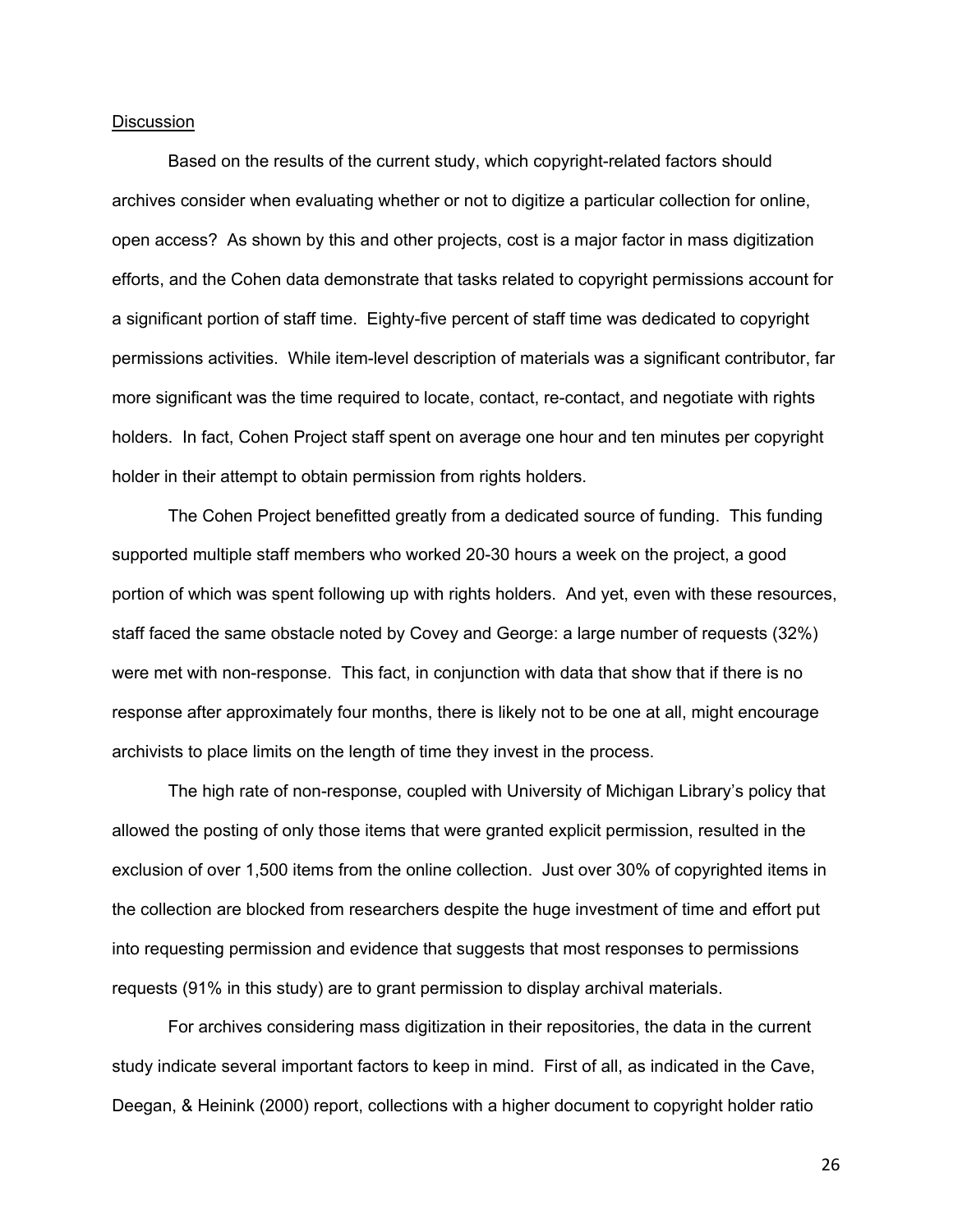will probably cost less to usher through the rights process than collections with a low document to copyright holder ratio. Because so much time is required to contact and negotiate with rights holders, spending that time on rights holders with many documents in a collection yields more than spending time seeking permission from rights holders with just one or two items in a collection.

Second, Cohen data demonstrate that, while very few rights holders deny permission, commercial copyright holders are more likely to deny permission than others. This means that repositories might only be able to display a small portion of collections with many corporate third party rights holders. In addition, corporate and government copyright holders are the least likely to respond to permissions requests. For repositories that equate non-response with denial, this will also have an effect on the portion of a collection available for online display.

Lastly, and perhaps more importantly, archives must reconsider the appropriateness of a policy that equates non-response with denial. This approach, commonplace in the archival profession as indicated by Dryden's study (2008), reflects an unwillingness to accept any level of risk with regard to copyright litigation. There is some risk associated in putting documents online without permission, even when the repository has exercised what it has determined to be due diligence. But, as these data have shown, there is a certain cost to restricting oneself to only posting materials with a definitive "granted permission" response, even after a significant amount of effort has gone into requesting permission from the rights holder. In the Cohen Collection, 18% of the copyright items could not be displayed due to non-response from rights holders, and another 12% could not be displayed because staff could not identify or locate the rights holders. Had the Library taken a less risk adverse approach, investing as much time in contacting rights holders, but informing them in request letters that non-response would result in posting the digitized items online until informed otherwise, 1,981 more items might be in the online Cohen Collection now. Knowing upfront that a significant number of requests will be met with non-response, and that few rights holders deny permission when they do respond, is it wise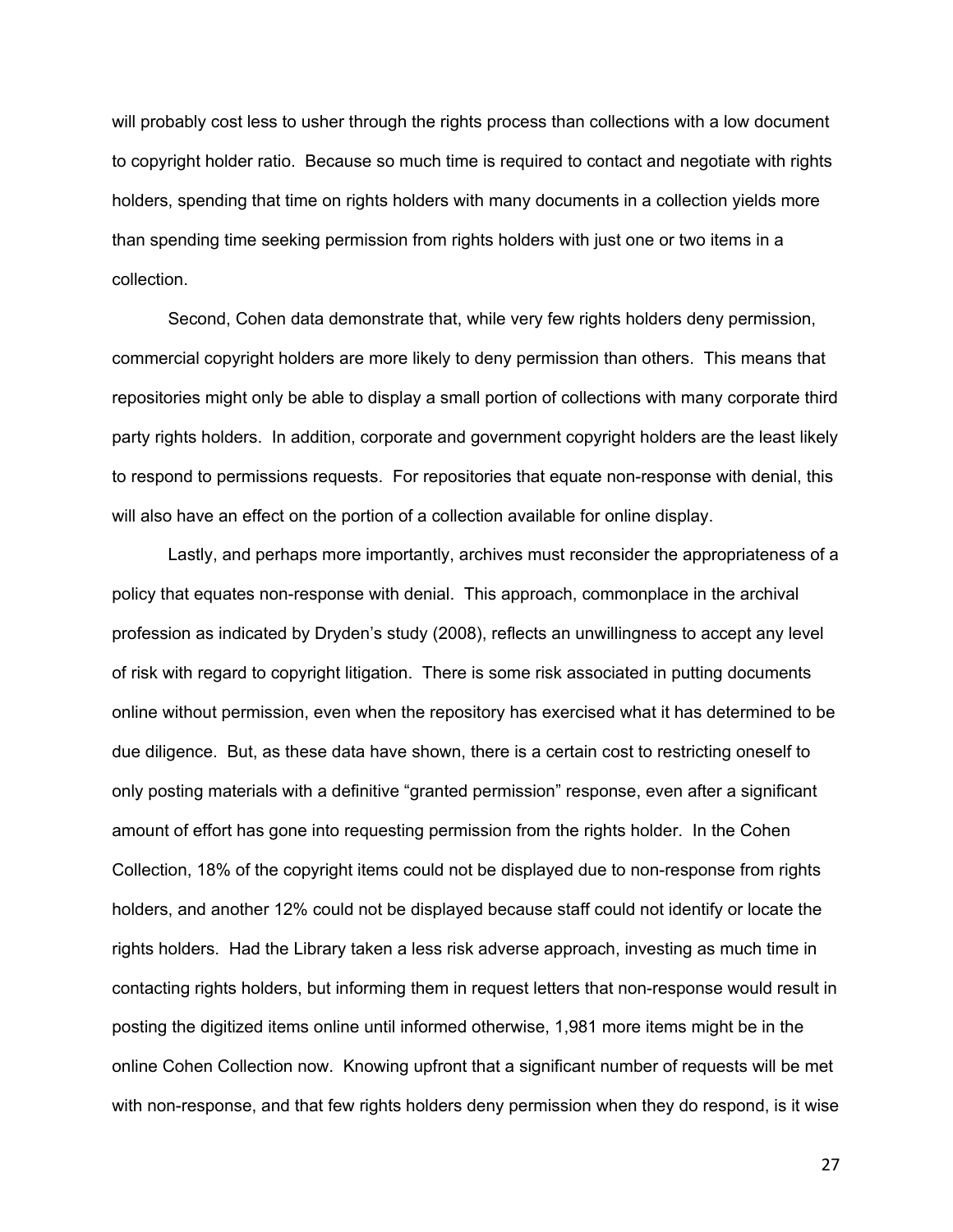to invest so much in the process, only to treat the associated items as good as denied? Once a repository has made the decision to invest in the process, it should consider whether a more reasonable approach to non-responses and the inability to identify and locate rights holders might be to post those items until a rights holder requests it take them down.

#### Future Research

This type of research would benefit from similar studies with different types of archival collections. There may have been qualities of a collection of AIDS research papers and the associated types of people and organizations represented by it that made it somehow special in terms of the copyright permissions process. Additionally, because the model for predicting the probability of a copyrighted item being denied permission for online display accounts for roughly 22% of the variance in response, there are probably additional variables that could be added to make the model stronger. For instance, document type or genre may have a significant effect on denial status (e.g. are emails more likely to be denied than meeting minutes?). I initially planned to analyze such an effect, but the fifty plus Getty Art & Architecture Thesaurus-based categories employed in the Jon Cohen Project were too unevenly and often too sparsely populated to yield any meaningful correlations in the data gathered. There might be more helpful, higher-level genre categories that could be applied to future collections to aid in this type of analysis.

Finally, the Cohen Project was guided by a policy that only allowed online posting of documents that had been explicitly approved by copyright holders. This may have had an effect on the response rate to requests. It would be interesting to compare the Cohen response rate to that of a project that employed a different approach. For instance, if permissions letters informed rights holders that non-response would result in their items being posted online until informed otherwise, would more rights holders respond? Would the rates of accept and denial change significantly?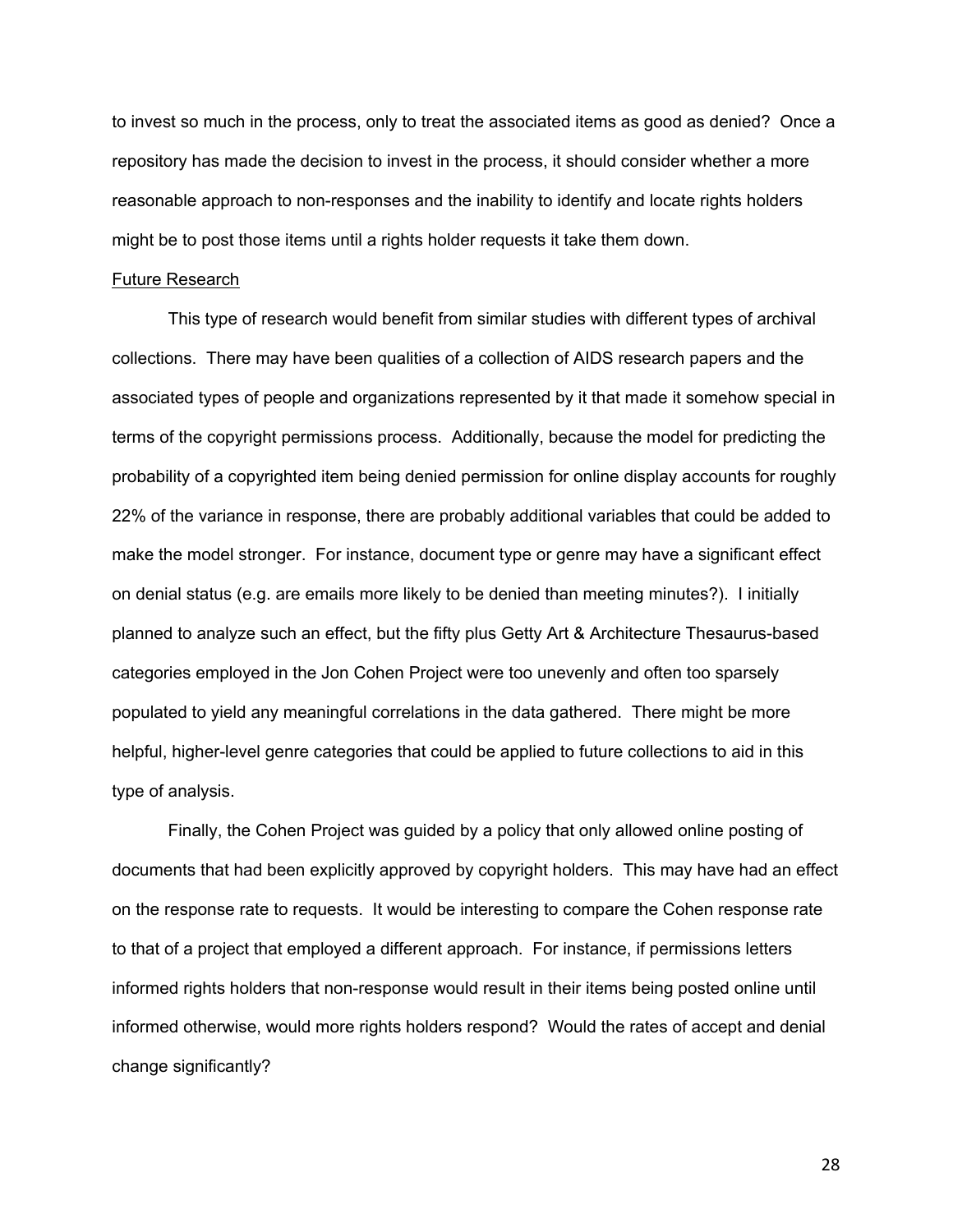# **Acknowledgements**

I would like to thank Professor Margaret Hedstrom and Professor Elizabeth Yakel for their extensive and generous help with this research and in reviewing the manuscript. I am also indebted to members of the Archives Research Group at University of Michigan for their gracious and helpful feedback; the Center for Statistical Consultation and Research (CSCAR) at the University of Michigan, especially Brady West, for assistance with the statistical analyses; Alissa Centivany for her help understanding some of the intricacies of copyright law; Jon Cohen; University of Michigan Library; and the Cohen Project staff. This research was funded by a grant from the John D. Evans Foundation.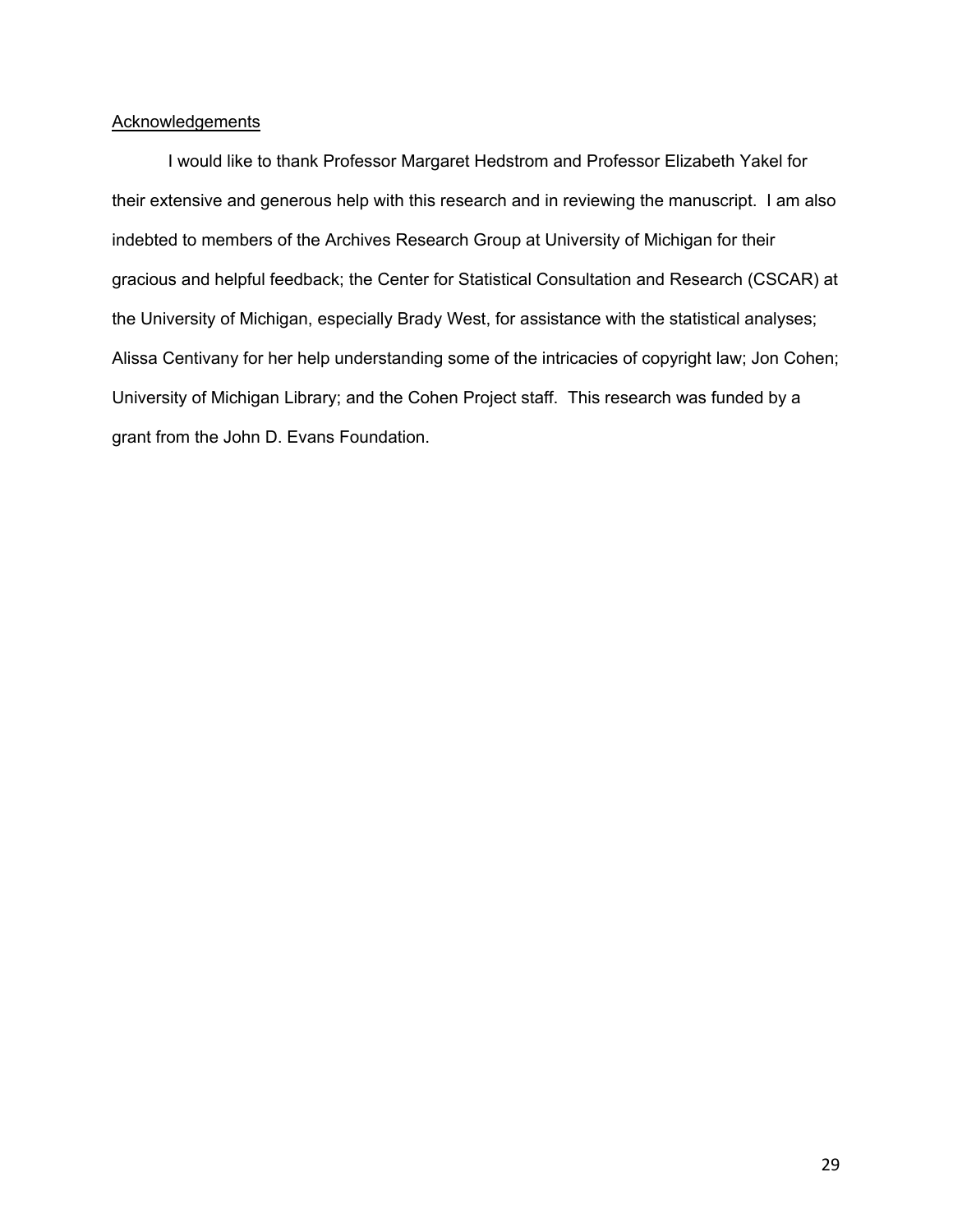## **References**

- Besek J. M. (2003). *Copyright issues relevant to the creation of a digital archive: A preliminary assessment*: National Digital Information Infrastructure and Preservation Program, Library of Congress.
- Cave M., Deegan, M., & Heinink, L. (2000). Copyright clearance in the refugee studies centre digital library project. *RLG DigiNews, 4*(5).
- CENDI Copyright Working Group (2008). Frequently Asked Questions about Copyright. Retrieved April 11, 2010 from http://www.cendi.gov/publications/04-8copyright.html.
- Covey D. (2005). *Copyright and the universal digital library*. International Conference on the Universal Digital Library. Hangzhou, China. Oct. 2005.
- Covey D. T. (2005). *Acquiring copyright permission to digitize and provide open access to books*: Digital Library Federation Council on Library and Information Resources.
- Dryden J. (2008). Copyright in the real world: Making archival material available on the internet. *College & Research Libraries News, 69* (7).
- George C. A. (2002). *Exploring the feasibility of seeking copyright permissions*: Carnegie Mellon University Libraries.
- George C. A. (2005). Testing the barriers to digital libraries. *New Library World, 106*(7/8).
- Hirtle P. B. (2001). Unpublished materials, new technologies, and copyright: Facilitating scholarly use. *Journal of the Copyright Society, 49*, 259-275.
- Hirtle P. B. (2003). Digital preservation and copyright. Retrieved November 1, 2008, from http://fairuse.stanford.edu/commentary\_and\_analysis/2003\_11\_hirtle.html.
- Hirtle P. B. (2006). Digital access to archival works: Could 108(b) be the solution? Retrieved November 1, 2008, from http://fairuse.stanford.edu/commentary\_and\_analysis/2006\_08\_hirtle.html.
- Hirtle, P. B. (2008). Copyright renewal, copyright restoration, and the difficulty of determining copyright status. *D-Lib Magazine, 14*(7/8).
- Hughes L. (2004). *Digitizing collections: Strategic issues for the information manager*. London: Facet Publishing.
- Lee S. (2001). *Digital imaging: A practical handbook*. New York: Neal-Schumann Publishers.
- Pritcher L. (2002). Ad\*access: Seeking copyright permissions for a digital age. *D-Lib Magazine, 6*(2).
- RLG (1998). *Worksheet for estimating digital reformatting costs*.